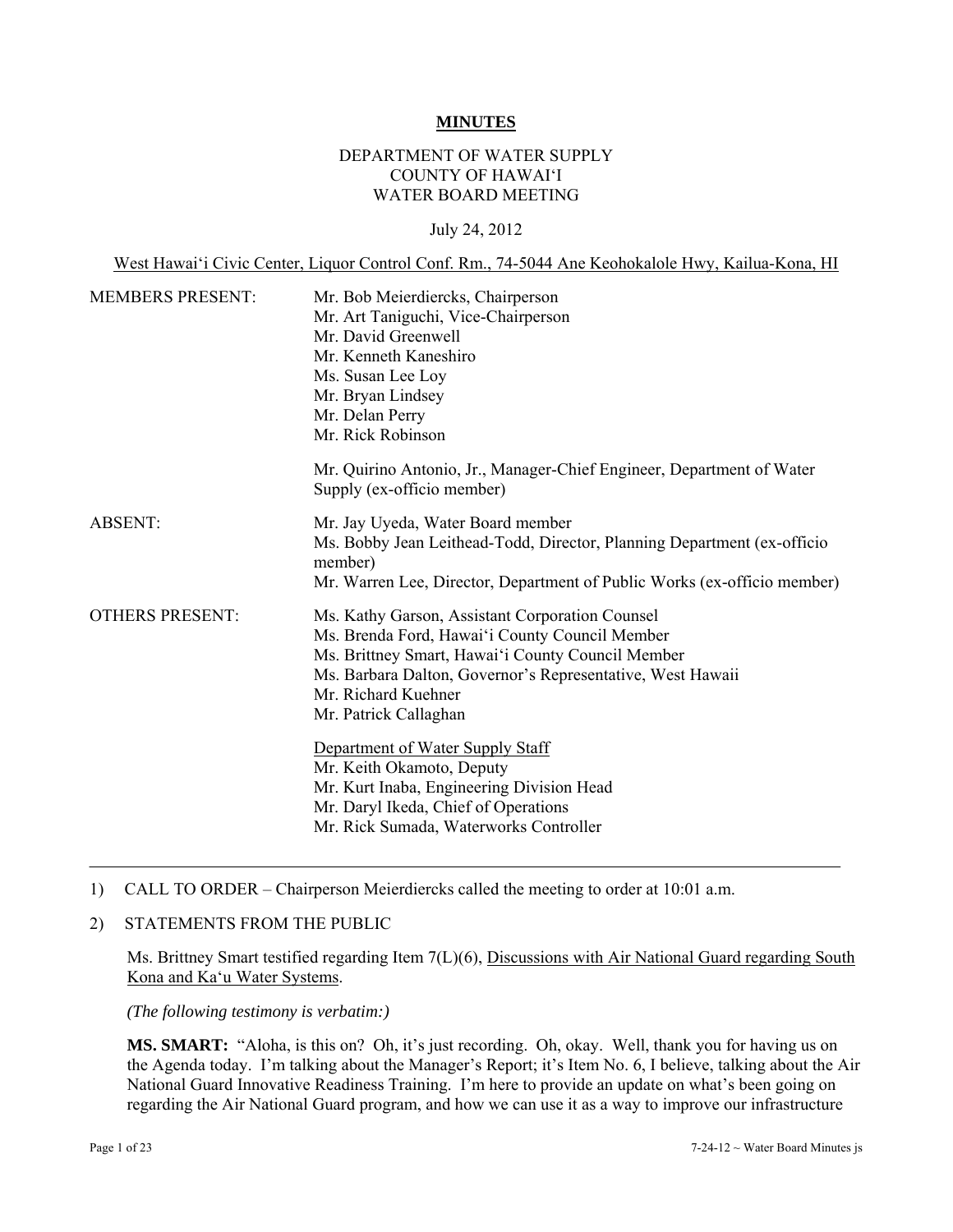regarding water systems. So I'll be available to present later on, when we get to that Item on the Agenda, and be able to answer any questions you may have. So thank you very much for the opportunity today.

**CHAIRPERSON:** Right. Thank you. Any other Statements from the Public? Nothing written submitted?

**MR. PATRICK CALLAGHAN:** My name is Patrick Callaghan. I live in Hōlualoa on a half-acre parcel, zoned residential/agricultural, and this meeting was brought to my attention by Mr. Richard Kuehner's letter in the morning paper. And first of all, I'd like to thank you for your public service. You're here, I'm sure, every month discussing our County's problem regarding water. Personally, I only show up every two years in about 25 years I've been here. I've had two events where I've had a leak. Once, due to pigs that tore up our line. Another time, I suspect, it was an earthquake. Fortunately, the meter reader came by just a few days after the leak, so my bill wasn't horrendous like Mr. Kuehner's bill. What I would suggest, you know, to help out the homeowner and the customer… I would suggest that the three-year rule be shortened. I understand, um, that we have to… uh, there has to be an incentive to have the homeowner check his lines, but it's not so easy to do, as Mr. Kuehner pointed out. And I think that the three-year rule is excessive; I'd like to see that reduced… (I) suggest that that be reduced to one year, to help out the small farmer and the homeowner in managing that County's water supply. I thank you for your interest and attention<sup>"</sup>

#### 3) APPROVAL OF MINUTES

The Chairperson entertained a Motion to approve the Minutes of the June 26, 2012, Water Board meeting.

MOTION: Mr. Taniguchi moved to approve; seconded by Mr. Greenwell.

The Chairperson said that a minor correction needed to be made, to a word in Page 8. The sentence in question said: "The Manager-Chief Engineer said that the capacity for a 5/8-inch meter is a maximum 20 gallons per minute, which translates into almost 28,000 gallons a month." The word "month" should be changed to "day," the Chairperson said.

ACTION: Mr. Robinson moved to amend the Minutes; seconded by Ms. Lee Loy, and carried unanimously by voice vote.

ACTION: Main Motion to approve the Minutes as amended carried unanimously by voice vote.

# 4) APPROVAL OF ADDENDUM AND/OR SUPPLEMENTAL AGENDA **(Note: Addendum requires Roll Call Vote)**

None.

5) SOUTH HILO:

# A. **MATERIAL BID NO. 2012-01, FURNISHING AND DELIVERING WATER METERS, BRASS GOODS, FIRE HYDRANTS,VALVES, CHLORINATORS, PUMPS, PIPES, FITTINGS, SCADA, MOTORS, AND MISCELLANEOUS ITEMS FOR THE DEPARTMENT OF WATER SUPPLY STOCK:**

Bids were opened on May 10, 2012, and the Department at the May 22, 2012 and June 26, 2012 Board meetings asked to defer the following items:

 No. 10 (1"-2" water meters); No. 51 (Surge Protection Devices); No. 54 (High Powered Licensed Radio Equipment); No. 55 (Licensed Radio Equipment); No. 60 (Enclosures); No. 62 (Automation and Control Systems); No. 70 (Mag Meters) and No. 71 (Direct Current Mag Meters).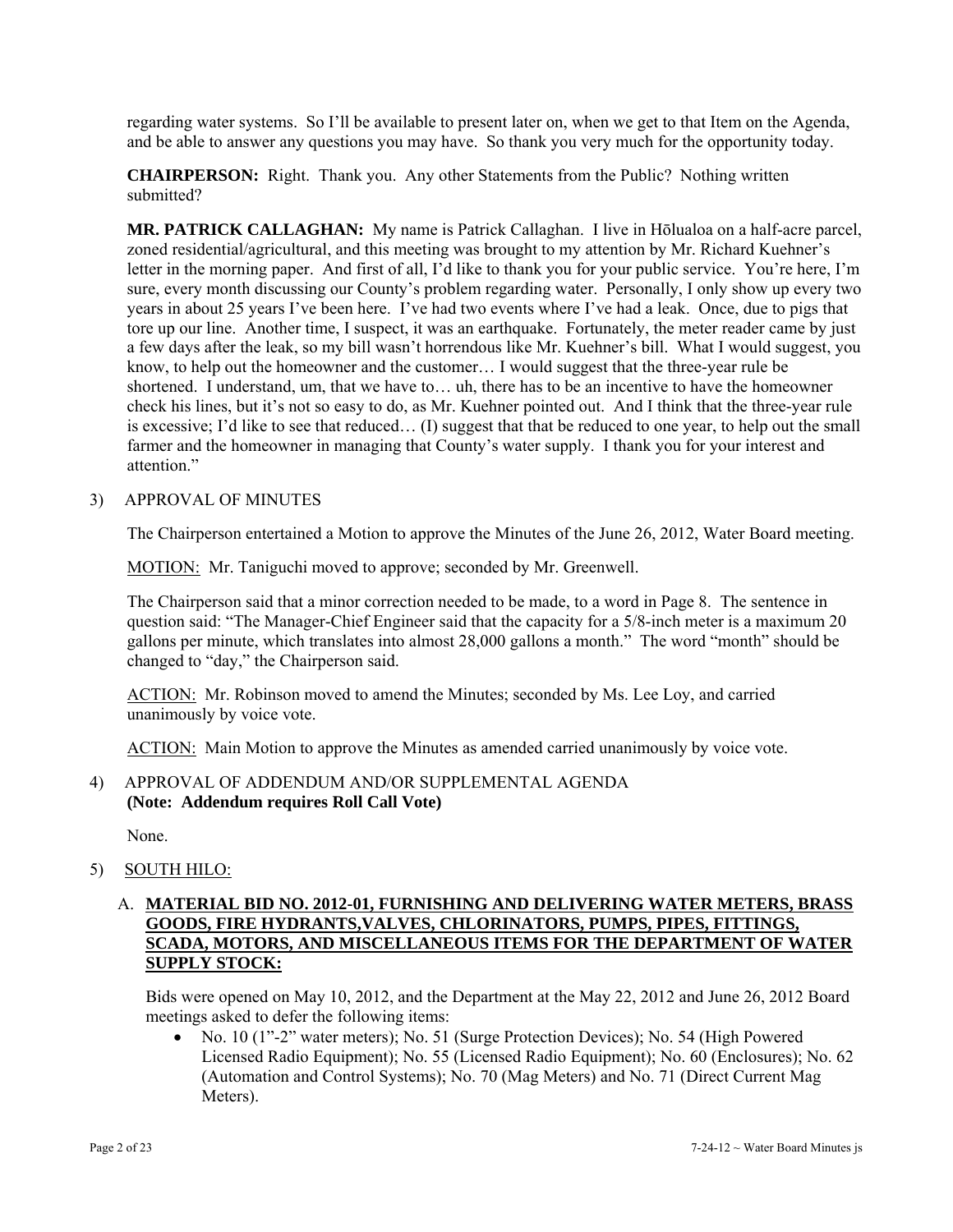These items were deferred because vendors need to be compliant with Hawai'i Compliance Express (HCE). The vendors have come into compliance, and have agreed to hold their bid prices for the duration of the contract.

The Manager-Chief Engineer recommended that the Board award the contract to the following bidder for MATERIAL BID NO. 2012-01, FURNISHING AND DELIVERING WATER METERS, BRASS GOODS, FIRE HYDRANTS, VALVES, CHLORINATORS, PUMPS, PIPES, FITTINGS, SCADA, MOTORS AND MISCELLANEOUS ITEMS FOR THE DEPARTMENT OF WATER SUPPLY STOCK, on an as-needed basis, as listed below, and that either the Chairman or the Vice-Chairman be authorized to sign the contract(s), subject to review as to form and legality of the contract(s) by Corporation Counsel. The contract period shall be from July 01, 2012, to June 30, 2013.

| <b>PART</b><br>NO. | <b>DESCRIPTION</b>                              | <b>BIDDER</b>              | <b>AMOUNT</b> |
|--------------------|-------------------------------------------------|----------------------------|---------------|
| 10                 | $1"$ – 2" WATER METERS                          | Badger Meter, Inc.         | \$15,682.50   |
| 51                 | <b>SURGE PROTECTION DEVICES</b>                 | Akamai Controls, Inc.      | \$28,067.23   |
| 54                 | HIGH POWERED LICENSED RADIO<br><b>EQUIPMENT</b> | Akamai Controls, Inc.      | \$2,615.61    |
| 55                 | LICENSED RADIO EQUIPMENT                        | Akamai Controls, Inc.      | \$44,000.00   |
| 60                 | <b>ENCLOSURES</b>                               | Akamai Controls, Inc.      | \$104,010.01  |
| 62                 | <b>AUTOMATION AND CONTROL</b><br><b>SYSTEMS</b> | Control Systems West, Inc. | \$49,884.35   |
| 70                 | <b>MAG METERS</b>                               | Akamai Controls, LLC       | \$228,988.12  |
| 71                 | DIRECT CURRENT MAG METERS                       | Akamai Controls, LLC       | \$194,671.26  |

MOTION: Mr. Kaneshiro moved to approve; seconded by Mr. Perry.

Mr. Ikeda confirmed that all three of the above-mentioned vendors are in compliance, and all have agreed to hold their prices.

ACTION: Motion carried unanimously by voice vote.

*Chairperson Meierdiercks asked to move up Item 7(L)(6*), *Discussions with Air National Guard regarding South Kona and Ka'u Water Systems.*

# 7) MISCELLANEOUS:

# L. **MANAGER-CHIEF ENGINEER'S REPORT:**

# 6) Discussions with Air National Guard regarding South Kona and Ka'u Water Systems

The Manager-Chief Engineer said that DWS had been in discussions with Council Members Brittney Smart and Brenda Ford regarding the utilization of the Air National Guard to assist in construction of water system facilities. A conference call took place about three weeks ago, with Ms. Smart, Ms. Ford, DWS staff members and Air National Guard personnel participating. The Air National Guard is excited to be working with DWS, he said. There is a lot of work still to be done; logistically, DWS needs to coordinate the services of the Air National Guard with whatever contractor is contracted to build water system facilities.

Ms. Smart said that the Air National Guard program in question is the Innovative Readiness Training (IRT) program. The program's purpose is to give training to the Air National Guard in rebuilding infrastructure in areas devastated by various disasters (i.e., man-made or natural disasters). The Air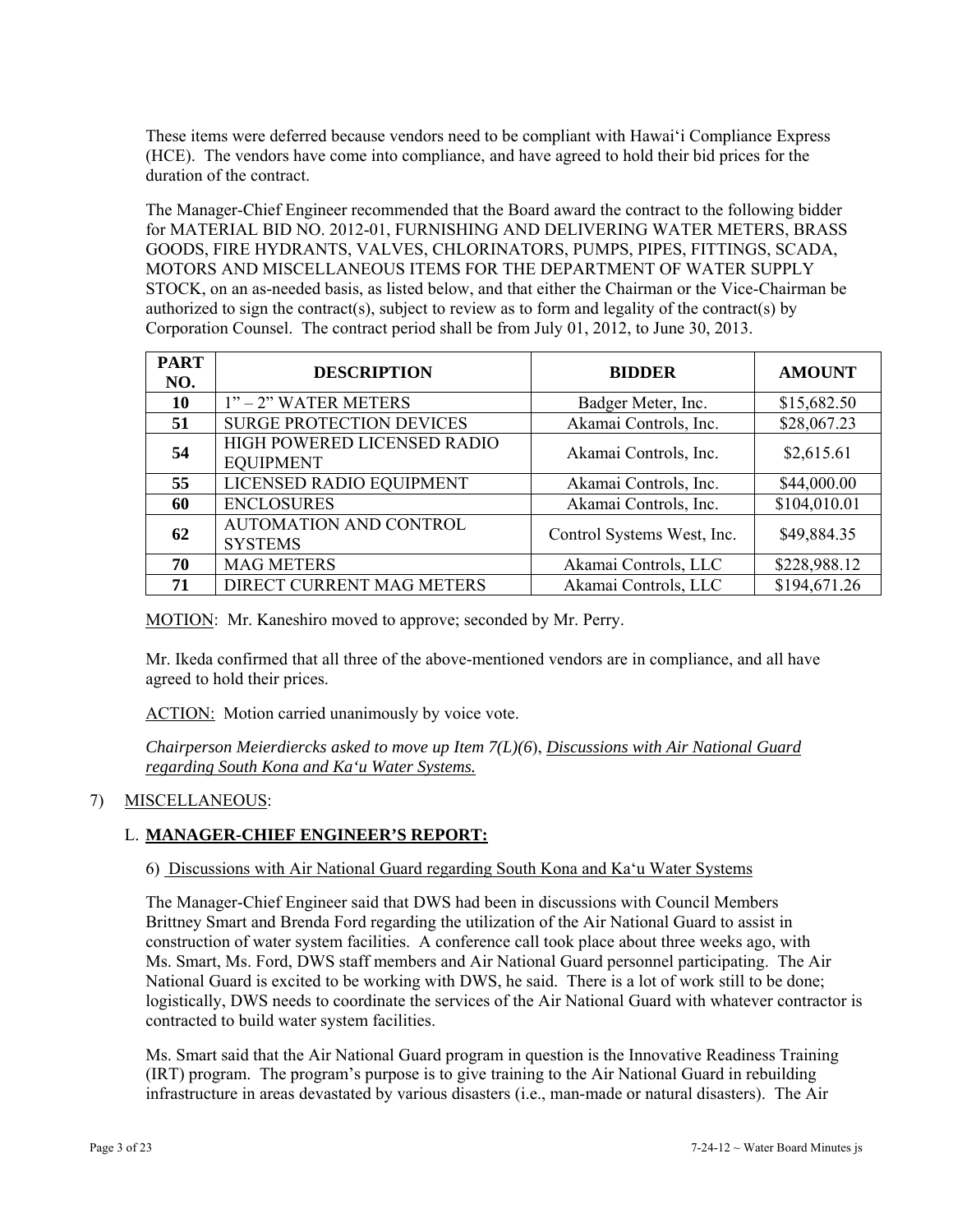National Guard specifically wants training in drilling wells, laying pipes and building roads. Rather than just drilling holes and filling them back in, the Air National Guard wants their practice to be put to use for a community that will benefit from the infrastructure work. Only two areas in the United States have applied for this program in the last round; one of them was the Ocean View Development Corporation. Ms. Smart said that its board includes Messrs. Loren Heck, Don Nitsche, along with a few others who would also be familiar to the Water Board. This non-profit organization will not be the receiving entity of any work by the Air National Guard, and therefore the County must add itself in an Addendum to the application for the program, in order to participate in the program. Ms. Smart said she wanted to come before the Water Board today, to outline some of the projects under the IRT program. Once approved, the Air National Guard will come to the Big Island for a five-year time period, in blocks of between two weeks to a month. Ms. Smart said she is hoping to increase the time to at least see the completion of the project; it is a long way to travel and the program needs to keep projects going in the right time spans, for the five years that the Air National Guard is here. There are a number of projects that Ms. Smart said she really wants to add to the County C.I.P. list. One project involves a second Ocean View well, to provide redundancy so that a school can be built in the area. The idea would be to put in that second well, and connect it with the new existing well, and perhaps even bring in water lines down to the highway to the businesses there. (She noted that it would mean two separate C.I.P.'s: one for the second well, and one to bring the waterline down to the highway.) Ms. Smart said she would also like to see a water main going down to Green Sands Subdivision, on the County road, to help alleviate the spaghetti line issues there. She noted that there has been some illegal tapping into the existing waterlines, which is causing problems with water bills. Ms. Smart said she also wants to put forward some C.I.P.'s to increase storage capacity throughout Ka'u. She noted that right now there is a water meter moratorium; by increasing storage capacity and upgrading the existing tanks, the water meter moratorium could be lifted to some extent. Ms. Smart said that this program is a huge opportunity; this is a training program, with funding from the Department of Defense to provide all of the equipment and labor costs. The receiving entity, the County, would have to provide materials, permits, and whatever studies are necessary (such as Environmental Impact Statements, site assessments, etc.) Ms. Smart noted that the costs for equipment and labor can easily take up 60 percent of the overall project cost. This could be a huge opportunity for the County to see some much-needed infrastructure done in a fairly timely fashion, at a reduced cost, she said. She said it would take some initial investment. Ms. Smart said that the infrastructure projects she outlined above accounted for one aspect of the IRT program; there is also a medical aspect and an unexploded ordnance removal aspect as well.

The Manager-Chief Engineer said that DWS believes this IRT program is an innovative approach to getting projects done. One of the biggest concerns is that this involves utilizing the military. Normally, when DWS does a construction project, DWS puts certain warranties into the contract which the contractor needs to abide by, such as putting in certain equipment. He said he was not sure whether requiring certain warranties posed a problem in working with the military, but he thought that this could be worked out with Corporation Counsel in the language of the contract. The Manager-Chief Engineer said he envisaged some kind of partnership among DWS, the military and the contractors. It works for DWS if such a partnership resulted in DWS spending 60 percent less on a project; *that* could be something that DWS wants to do, he said. There are still a lot of things that need to be discussed and worked out with the military, he added.

Ms. Smart said she contacted Ms. Ford about the IRT program because Ms. Ford wants a South Kona well; Ms. Smart and Ms. Ford both want to bring water to Miloli'i. Ms. Smart said she has been working on this program for over a year now, and has just brought the Manager-Chief Engineer into the conversation, as it became clear that the County may have to be an Addendum to the application. Ms. Smart said that she has also been working with the State Department of Agriculture and the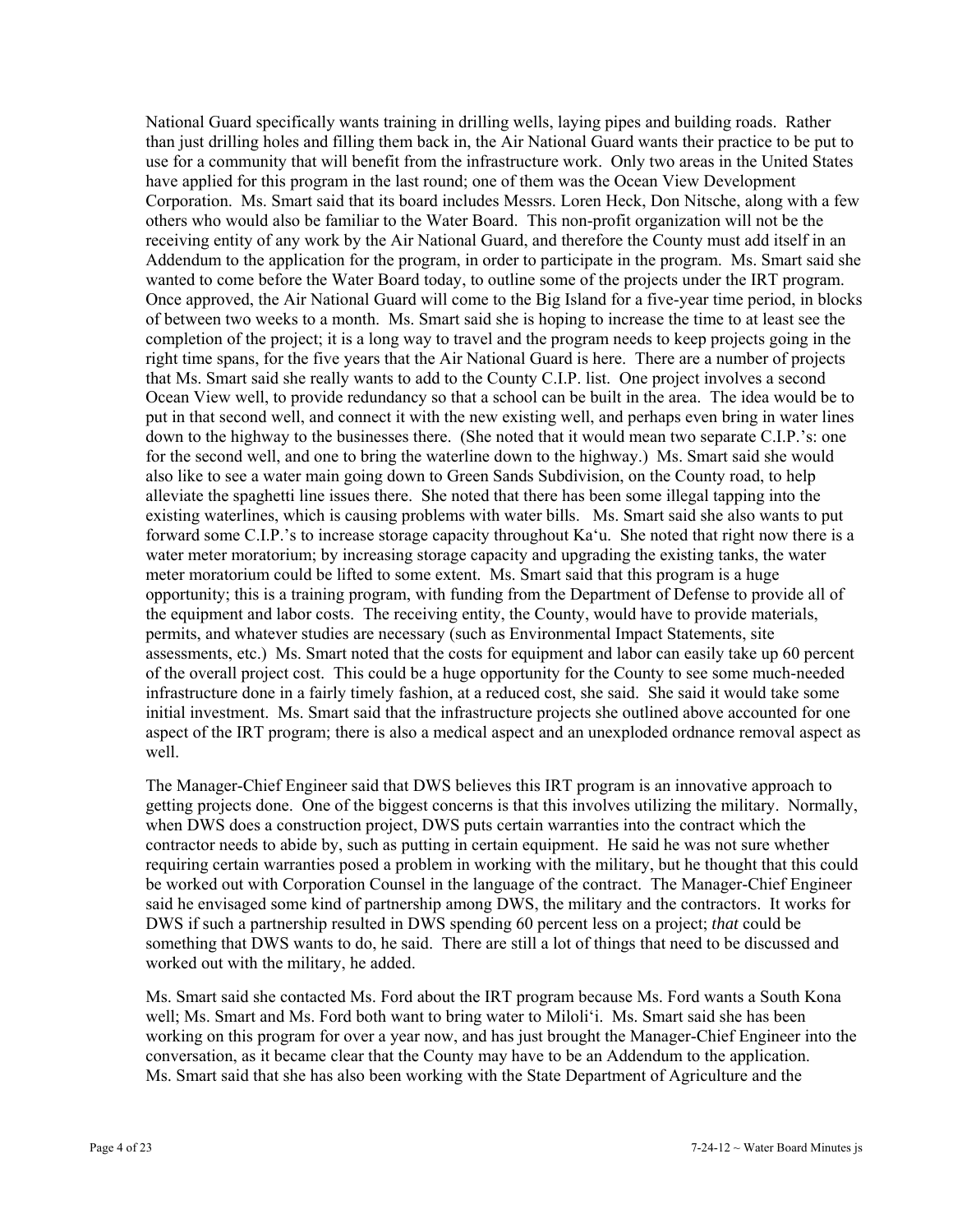Department of Land and Natural Resources (DLNR) for the Ka'u Water Co-operative, so the State may also want to come into this IRT program.

The Manager-Chief Engineer said that DWS has already established its five-year C.I.P., and the projects that Ms. Smart had mentioned are not on the list. That is something that needs to be worked out, with the possibility of amending the C.I.P. If it is a project that DWS can move forward on, then DWS will make that adjustment to the C.I.P., he said.

Ms. Smart clarified that the C.I.P.'s that she is putting forward are for the *County Council* C.I.P. list, and she would also like to see them added to DWS's C.I.P. list. She also plans to forward them to the State. Whoever gets the money first to move forward with the projects, it could be in conjunction, half-half, between the State and the County, she said. She said she would be open to whatever formula that would enable these projects to happen.

Mr. Kaneshiro asked when the projected start for the five-year period for the IRT program would be.

Ms. Smart said that during the teleconference, the Air National Guard suggested the year 2014, but Ms. Smart thinks that is a little soon, because things are not far enough along in the application process to actually start the clock. The Ocean View non-profit organization was the original group that put forward the application to the Air National Guard, but since the County has to be added on as an Addendum, it will probably be a couple of budget cycles from now. She noted that the federal fiscal year is different from the County's; the federal fiscal year starts in October. Between October and December there is not as much money, as everything gets ironed out. However, there should be a clearer idea of the timetable once the budget cycle is completed, and the federal fiscal year budget is out. Ms. Smart said that gives the County a couple of years' lead time to get the permits and projects in place. One area of concern is that a lot of the areas under consideration involve doing exploratory wells on private property. Since this is a government entity expending taxpayer dollars, it is problematic to be drilling on private property. Therefore, Ms. Garson has been in discussions regarding Right of Entry, to see if exploratory wells are possible. The Air National Guard is even willing to do the closing of the exploratory wells, she said. The Air National Guard is excited at the prospect of the challenges posed by the Big Island's topography; they would be drilling through lava rock and blue rock, as well as drilling really deep. The Air National Guard is accustomed to doing ag wells in the Midwest, which pose nothing like the unique challenges that the Big Island offers. This will provide a huge training opportunity for them. Ms. Smart said she would have to get back to the Water Board regarding the timeline. The Air National Guard liaison staff wants to come to the island in October, and Ms. Smart said she would try to arrange for them to speak to the Water Board at the October Board meeting.

Mr. Kaneshiro asked if DWS was going to be in charge of designing the system.

The Manager-Chief Engineer said that DWS would be responsible for doing the design and taking care of the planning requirements, such as the Environmental Assessments (EA). It will also be DWS's responsibility to hire the engineering consultant to do the design and planning of the project. He noted again that these projects are not yet on DWS's C.I.P., and therefore there are no funds for that kind of thing right now. Those are things that still have to be worked out.

Mr. Kaneshiro said that if DWS has to come up with designs, etc., it will have to be scheduled to dovetail with the timing of when the Air National Guard comes over.

Ms. Smart said that is why she is starting the conversation now; the application to put the County in as an Addendum has not even been put in yet. She said she wanted to take this opportunity to at least give the Water Board a heads-up.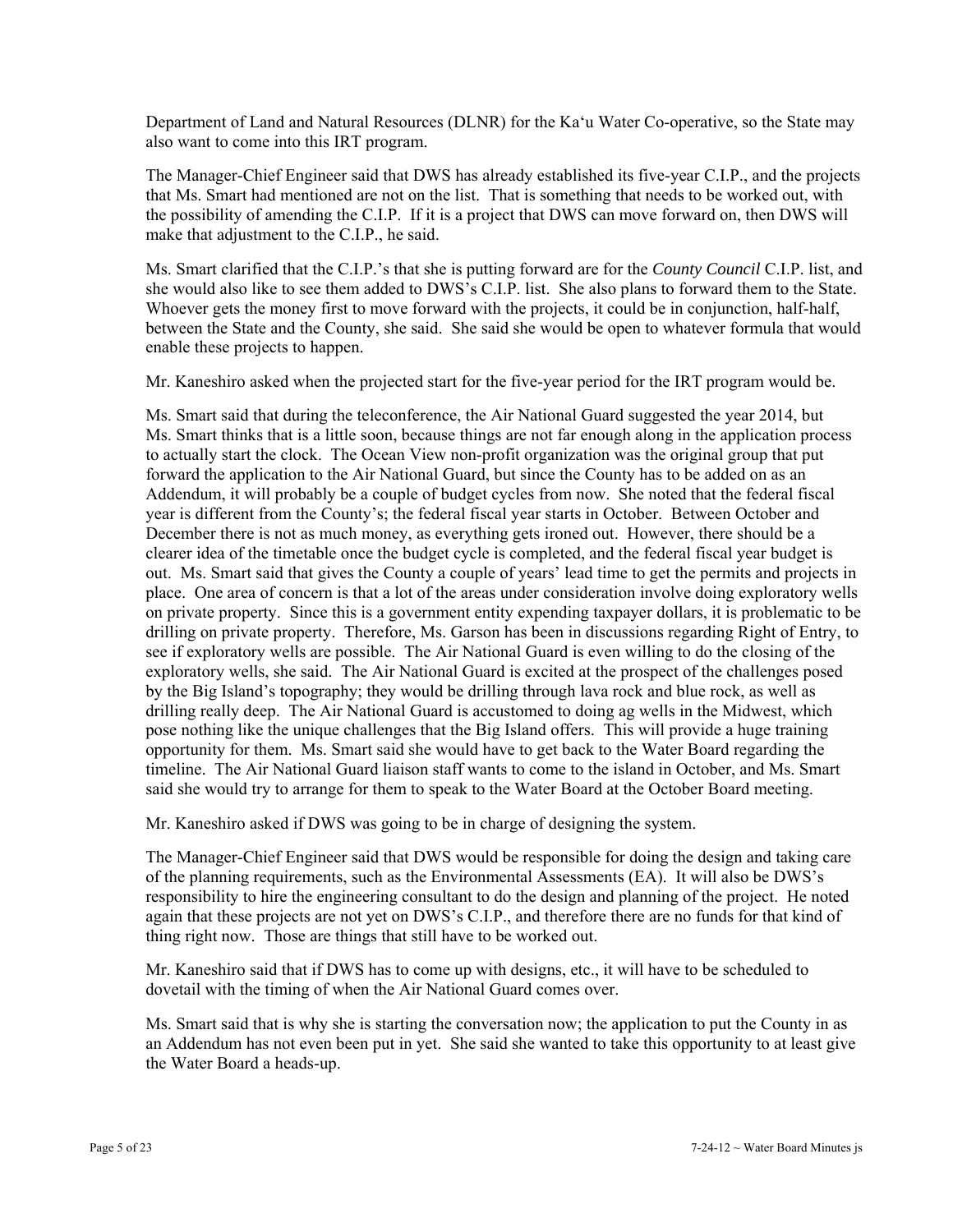The Manager-Chief Engineer said that DWS has not even discussed the program with the drillers on the island, who ultimately will be the ones to work with the military. The drillers will be the trainers of the military, he said.

Ms. Smart said yes, this would first and foremost be a *training* operation for the military; that is what the military gets out of it. The County gets infrastructure put in at a reduced cost.

Ms. Lee Loy asked how many users or people will be helped by the new wells and infrastructure improvements.

The Manager-Chief Engineer said that would be part of the planning and design process. Whenever DWS does improvements, it looks at how much growth and how many users will be supported by a new well.

Ms. Smart said that this will be huge for Ocean View, because the community wants a school there; the main thing holding them back is the lack of redundancy for the community. She sought to allay rumors that the County would be laying pipes throughout Ocean View subdivision. She said that was not what was being proposed. The project would entail a fill station similar to the recently-completed fill station in Ocean View. At the most, the County would be connecting the two tanks, and bringing down some water to the commercial businesses fronting the highway, she said.

Ms. Lee Loy asked if that would help lift the water meter moratorium.

Ms. Smart said that would actually involve the Nā'ālehu/Wai'ōhinu area, where there are a lot of people sharing meters and running spaghetti lines. Green Sands Subdivision has a lot of Drisco pipes, which are cracking and leaking water. A lot of people are sharing meters, and there is also the issue of illegally tapping into other people's meters – resulting in thousands of dollars in increases of water bills. The community there has no established board, so it is doubtful whether an Improvement District could go through, she said. She said she would like to put a water main through the two-mile County road there, which would eliminate the two miles of Drisco pipe and save a lot of water in terms of leaks. Ms. Smart is hoping that by increasing the storage capacities of the tanks in the area, that the water meter moratorium can be lifted, with DWS's cooperation. Ms. Smart said she also wants to fix the South Point waterline, but that would be very cost-prohibitive right now, with problems of easements and property rights, etc. It is a bit pie-in-the-sky, but if the County could bring water from the South Point side down, that would also lift the water meter moratorium, she said. In summary, she said she plans to put forward a lot of projects with reasonable cost estimates, so that there are realistic projects on the books.

The Manager-Chief Engineer commended Ms. Smart for taking the time to come out and look at some of DWS's water systems.

Mr. Taniguchi asked if the Air National Guard is bringing their own equipment out.

Ms. Smart said the Air National Guard will pay for all of the equipment, whether it is brought in from the Mainland or rented. The Deputy emailed Ms. Smart a list of contractors for the military to contact. More than likely, the military will have to rent the rigs from the contractor, and get operator staff to train the military in using equipment that fits the island's topography.

Mr. Taniguchi asked if DWS will be hiring the contractor.

Ms. Smart said that the military would take on that cost; she confirmed that the military would be doing the actual drilling.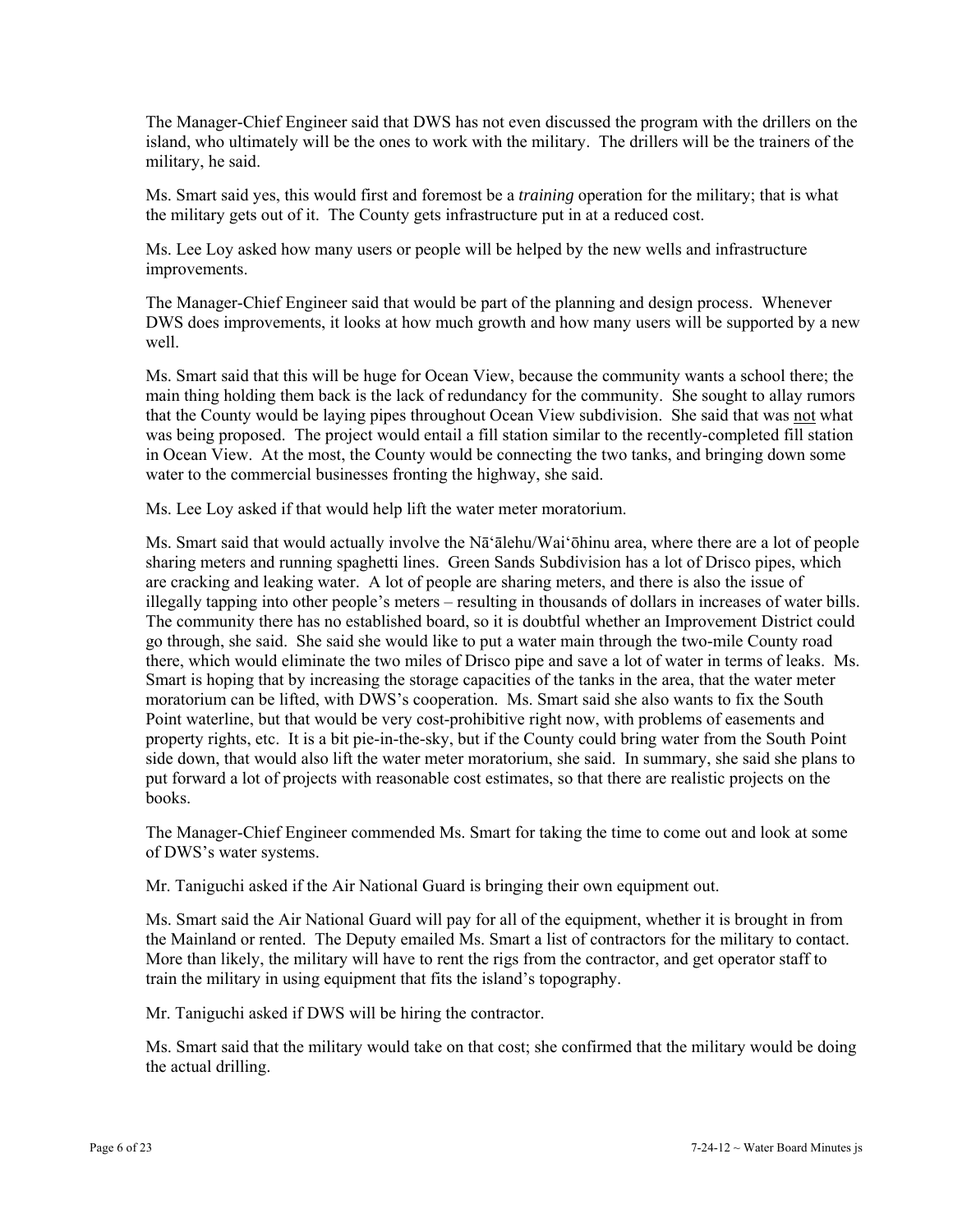The Manager-Chief Engineer confirmed this, saying that he envisages DWS doing a contract with a driller, with their equipment and personnel as trainers. The military will be paying for the equipment and the labor that the driller actually provides for the project.

Ms. Smart said that the County would be covering the material costs, such as the casing. She noted that it is more than likely that the military will be drilling the exploratory wells. When the Air National Guard liaison staff comes out, there will be a much more in-depth conversation to hammer out details.

Mr. Greenwell asked who the County point of contact would be.

Ms. Smart said that she would appoint Ms. Garson, because Ms. Smart herself will be ending her Council term this year.

The Manager-Chief Engineer said that DWS will probably get involved in coordinating things with the military, because it ultimately will be DWS's facility.

Mr. Greenwell asked if this project would be like the recently-completed Ocean View well, which was a DPW project that was turned over to DWS.

The Manager-Chief Engineer noted that in that case, the funding went to the County, and DWS actually did the project *for* the County. The facility at Ocean View is still owned by the County, and DWS is only operating and maintaining it for now. Regarding the second well project that Ms. Smart is proposing, it would depend on who the applicant is, as far as getting the military on board, the Manager-Chief Engineer said. Ms. Smart mentioned the non-profit organization in Ocean View, and possibly the County, being the applicant. The applicant could be the County, DWS or the Water Board; whoever ends up being the applicant will be the point of contact.

Ms. Smart said that the County as a whole would be the receiving entity. Ms. Garson has been briefed on the program and she has the application form. Ms. Smart wanted to talk to the Water Board before sending the application out. Ms. Smart is leaving the Council when her term ends, but right now, she is the main point of contact among all of the entities: the State, the federal government and the County. Ms. Smart said she is trying to bring everyone on board, and get the project going before her term ends. She said that Washington, D.C.-based Lieut. Col. Hall is the main program manager. Ms. Smart said she developed a contact list for everyone, listing what role each person will play. She said regardless of where she is, she will not let this project drop. She said she will make sure the project goes forward, and that the connections are still being made. Ms. Smart said that Ms. Garson would be the best point of contact; otherwise, it would be the Manager-Chief Engineer.

The Manager-Chief Engineer noted that the program does not only involve water projects; there could be road projects and other County projects under this program.

Ms. Smart asked the Board to suggest projects; the County needs to keep the Air National Guard busy with training missions for the entire five years that they are here. She asked the Board to let her or the Manager-Chief Engineer know about projects to put on the list; the list could be islandwide.

Mr. Robinson noted that the military graded the ball courts at the Old Kona Airport years ago.

Ms. Smart said that was probably the same group. The Air National Guard is operating the medical vans going around giving physicals to kids before school; this is training them to deploy. She said there would be multiple crews coming to the island. The Air National Guard also wants to come and clean up all of the unexploded ordnance around the island as part of the IRT program, which will operate at the same time as the water project, etc. The crews will be rotating in and out.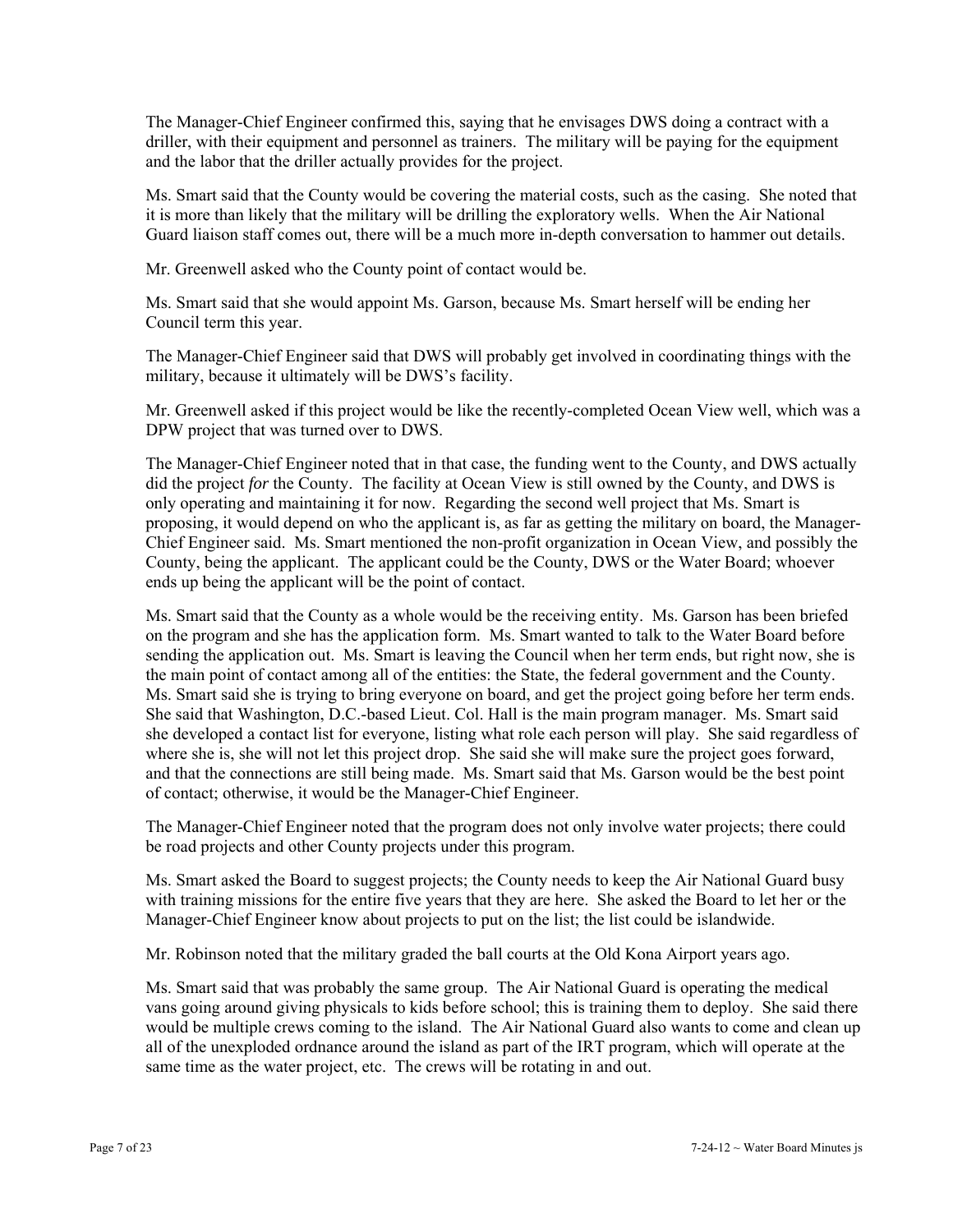Mr. Robinson noted that Pakini Iki and Pakini Nui were bombing ranges dating back to World War II, and that area, which is in Ms. Smart's district, is full of unexploded ordnance that needs to be cleared.

Ms. Smart said the County gave the Air National Guard a map that lists all of the unexploded ordnance islandwide. The Air National Guard was really excited about clearing the unexploded ordnance, and the prospect of getting trained to clear the unexploded ordnance clinched the deal for the Air National Guard to come to the Big Island, she said.

The Manager-Chief Engineer said DWS's bottom line is that if DWS can reduce its C.I.P. costs, it would be good for the Department.

Ms. Smart said the Air National Guard liaison staff plan to come to the Big Island in October, and she would like to arrange for them to speak directly to the Water Board at the October Water Board meeting.

# D. **DISCUSSION REGARDING SECTION 3-10 OF THE DWS' RULES AND REGULATIONS REGARDING METER TESTS AND ADJUSTMENTS OF BILLS:**

Ms. Garson noted that Mr. Sumada had done a very good comparison of the leak adjustment policies among the different counties. She said this Item was for discussion purposes, and it was up to the Board to decide whether to suggest any revisions to Rule 3-10, or to leave the Rule as-is.

Mr. Robinson said he read the comparison of the leak adjustment policies very carefully, and he was impressed that Honolulu Board of Water Supply had a five-year leak adjustment period.

Mr. Sumada said yes, this was a new policy that Honolulu just started.

Mr. Robinson noted that Kauai makes no leak adjustments.

Mr. Sumada said no, Kauai does make leak adjustments without any restriction on time.

Mr. Robinson quoted one section of the Kauai rule that says: "No adjustment will be made for leakage due to faulty plumbing and exposed waterlines…"

Mr. Sumada said that is correct; Kauai does not make adjustments for things like leaky faucets, but they will make adjustments for broken pipes underground.

The Manager-Chief Engineer said that would mean buried pipeline from the meter to the house.

Mr. Robinson said that Kauai is pretty strict on adjustments. He noted that Maui Water Supply does a three-year leak adjustment period, like DWS. DWS's policy makes it more lenient than Honolulu, he said.

Mr. Sumada said that Honolulu only used to grant one leak adjustment per *lifetime*.

The Manager-Chief Engineer said he was not sure what to do at this point in the discussion; he asked whether the Board wanted to suggest revisions to the Rule.

Ms. Garson said it is basically up to the Board, in light of the Contested Case Hearings that have come before the Board, and various complaints from the public regarding the leak adjustment policy.

Mr. Greenwell said he is comfortable with Rule 3-10 as-is.

Mr. Robinson said he felt the same way; DWS has a policy that is consistent with other departments in the State. He said that he has been tagged before for excessive use, and it had been his own fault. He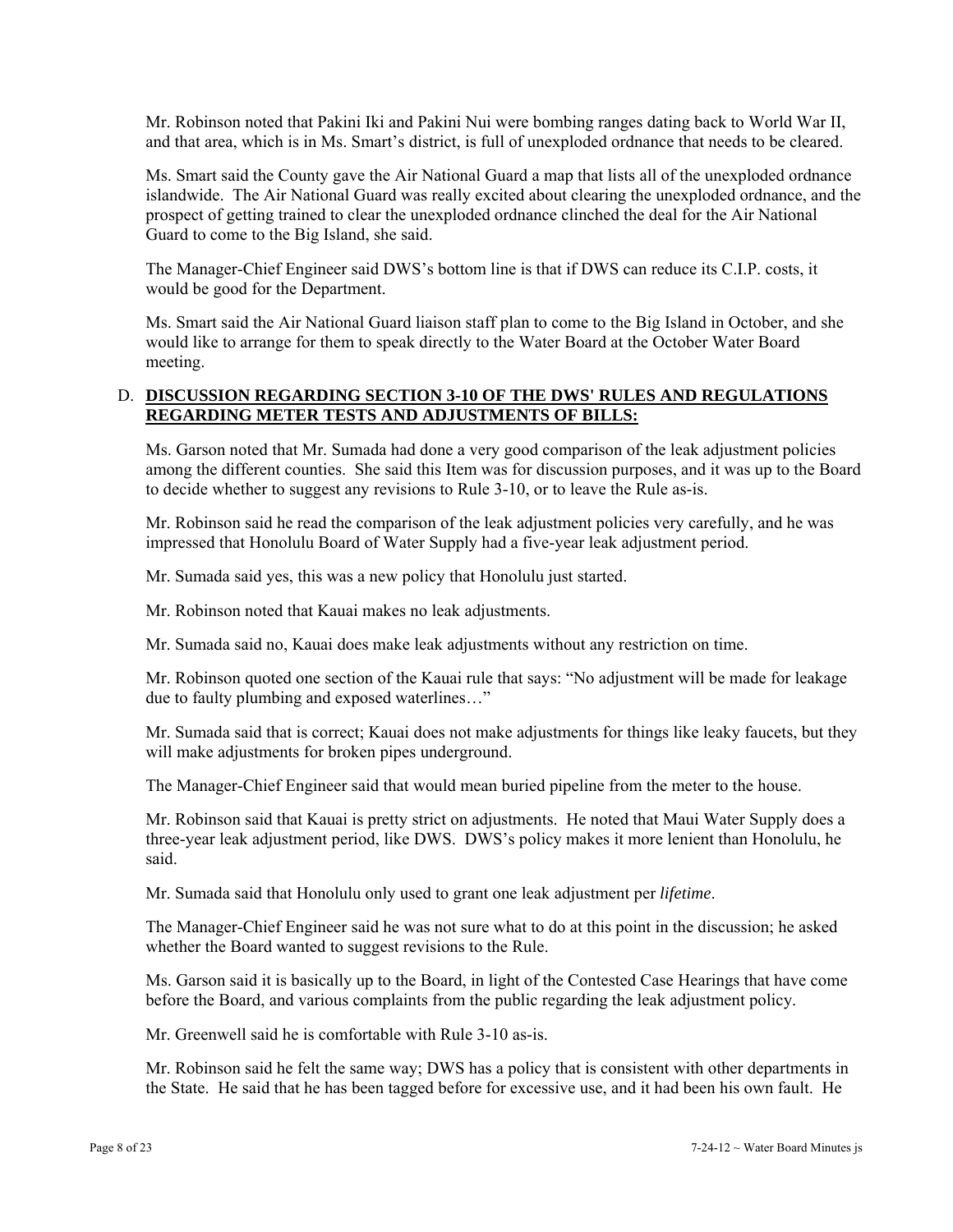said he knows that customers have a responsibility from the meter to the house, so customers just need to be more aware. He said he was comfortable with the leak adjustment policy as it is written.

Mr. Perry said he wants DWS to find ways to inform customers about the electronic meters that are available, which would alleviate the problem if the customer invests \$300 or so in the devices.

The Manager-Chief Engineer said that was a good suggestion. He said that DWS should step up its public education efforts to make customers more aware of their responsibility to monitor their meters.

Chairperson Meierdiercks said he was trying to get the Board's consensus on Rule 3-10. He called on Mr. Kaneshiro.

Mr. Kaneshiro said that DWS should consider reading the meters monthly, and billing customers monthly, so that customers will know whether they have leaks or not. He said most homeowners will not read their meters.

The Manager-Chief Engineer said that the frequency with which DWS reads meters is limited by the number of meter readers. It is also limited by DWS's billing system, which is currently geared to a bimonthly system. DWS may look towards going to a monthly billing, whereby the meter readers would have to read the meters monthly, but that will take some time.

Mr. Taniguchi said that he had met with a vendor in Dallas to discuss that exact point. He said that DWS is looking at having more automatic meter reader devices (AMRs).

Mr. Robinson asked how many *human* meter readers DWS has.

Mr. Sumada said DWS has about eight meter readers for the entire island.

Mr. Robinson said that if DWS were to read the meters every month, DWS would have to hire eight more people, to bring the number of meter readers to 16.

The Manager-Chief Engineer said it would also involve purchasing more meter reader vehicles, more equipment, etc.

Mr. Robinson noted that more billings would mean increased postage and other costs. With all of the increased costs, he wondered if DWS could recover enough from catching leaks early on, to justify the cost of monthly billing.

Mr. Sumada said that was hard to say.

Chairperson Meierdiercks said he wanted to go around the room to get the Board's consensus on whether to change the Rule, leave it as-is, or possibly set up an ad hoc committee to look at it.

Mr. Kaneshiro said the Board should leave the Rule as-is, but should also consider a monthly billing.

Mr. Greenwell said he would leave the Rule as-is, but DWS needs to ramp up its technology, including AMRs.

Mr. Lindsey said he was comfortable with the current policy; like every other policy, there is always room for improvement.

Mr. Taniguchi said that he thought DWS's leak adjustment policy was pretty fair; he agreed that the technology needs to be ramped up.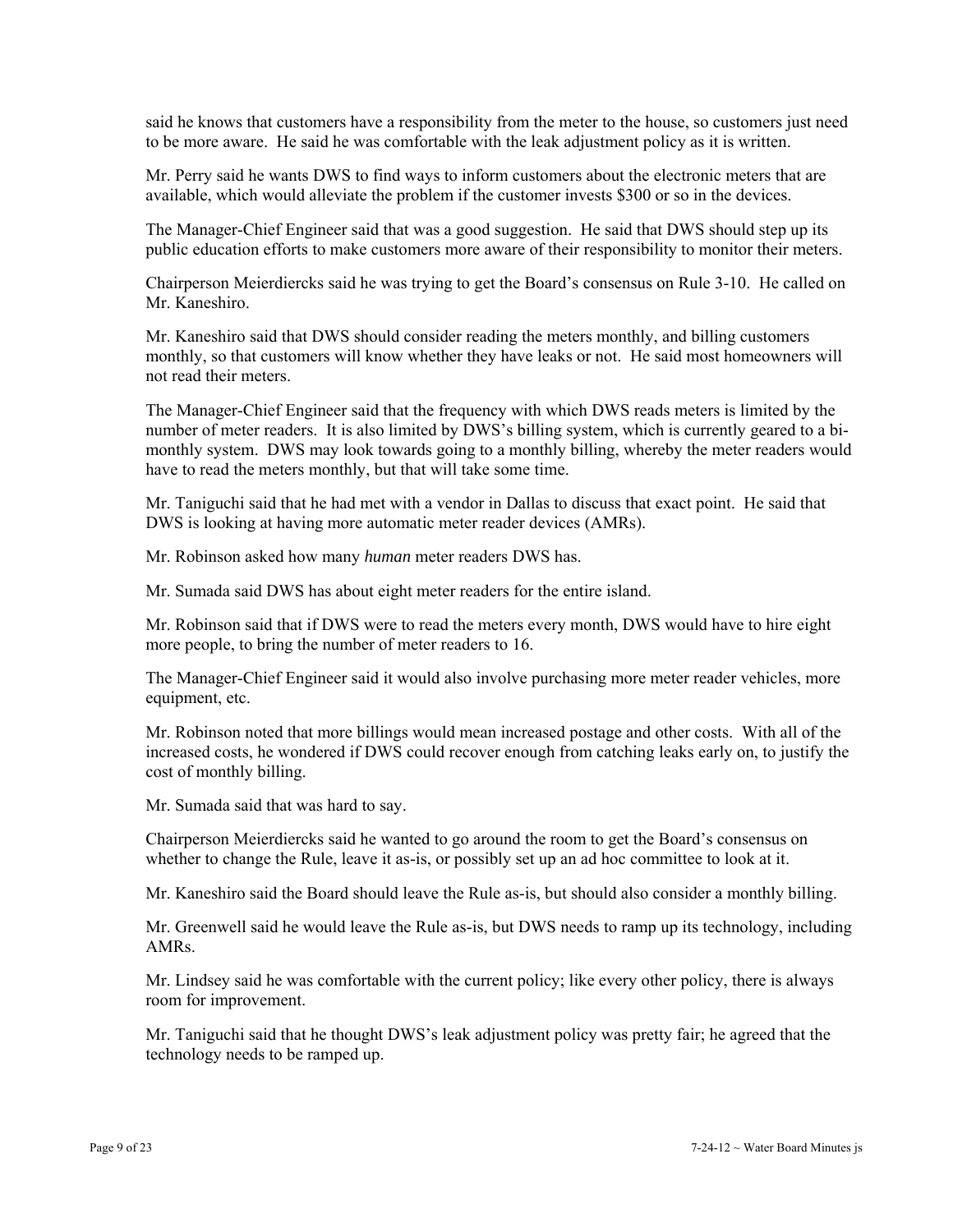Ms. Lee Loy said she supports the current policy as-is; she appreciated the Manager-Chief Engineer's suggestion of stepping up public education efforts to inform homeowners regarding what remedies are available.

Mr. Robinson said he was fine with the policy as-is, and said he likes the idea of a public relations campaign, so that people are aware that they can buy meters that will stop the flow after a certain level.

Mr. Perry said that education and hardware are key; he has no particular problem with the leak adjustment policy as-is.

Chairperson Meierdiercks said that he is in favor of keeping Rule 3-10 as-is, in consensus with the Board. He said that the Board will monitor the issue and see what the Board can come up with in the future. He said that he did not want to keep this as an Agenda Item. He thought that on top of the issue would primarily be the job of the Public Information and Education Specialist, who was not here today. He said that this issue would be monitored, and could stay on the Agenda under the Manager-Chief Engineer's Report (i.e., it would not be a stand-alone Item). If there is nothing to report, it will at least be kept under the Manager-Chief Engineer's Report.

#### 6) NORTH KONA:

# **SECURITY AGREEMENT REGARDING COST-SHARING OF PALANI TRANSMISSION SYSTEM UNDER THE KEAHUOLU LANDS WATER RESOURCE DEVELOPMENT AGREEMENT PERTAINING TO LOTS 1 AND 2, TMK: NO. (3) 7-4-020 (PORTION):**

The Manager-Chief Engineer recommended that Water Board approve the subject agreement, and that either the Chairperson or Vice-Chairperson be authorized to execute the agreement, subject to review as to form and legality by Corporation Counsel.

MOTION: Mr. Taniguchi moved to approve; seconded by Ms. Lee Loy.

The Manager-Chief Engineer explained that Queen Lili'uokalani Trust (QLT) has participated in the Palani Transmission System project by providing land for the individual reservoirs, etc. Basically, this Security Agreement is to secure QLT's share of the costs of that project. The project will be completed soon, and when the final costs are established, DWS will send the bill to QLT. However, QLT is opting to do this Security Agreement because it seems that QLT has no cash right now. In order for QLT to proceed with the re-zoning they want to do, they need to somehow show that their participation in the Palani project has afforded them certain water commitments, the Manager-Chief Engineer said.

Mr. Taniguchi noted that QLT in its stock pledge agreement is pledging something that is in the mutual fund. He asked what the value was.

Ms. Garson said it was her understanding that QLT will continue to pledge whatever security they needed to, in order to maintain the amount in the Promissory Note (of \$1,490,235.00).

Mr. Taniguchi observed that Exhibit (A) entitled "List of marketable securities" is blank. He asked where the list of marketable securities was.

Ms. Garson confirmed that there was nothing in Exhibit A just yet.

Mr. Taniguchi asked how the Board could know what securities QLT is pledging vis a vis the Promissory Note of \$1,490,235.00.

Ms. Garson said that QLT was not able to give DWS their final documentation yet. She suggested that the Board defer this Item, pending delivery of the documentation showing the securities being pledged. Ms. Garson said she could tell QLT that the Board is deferring until the Board receives the signed copy.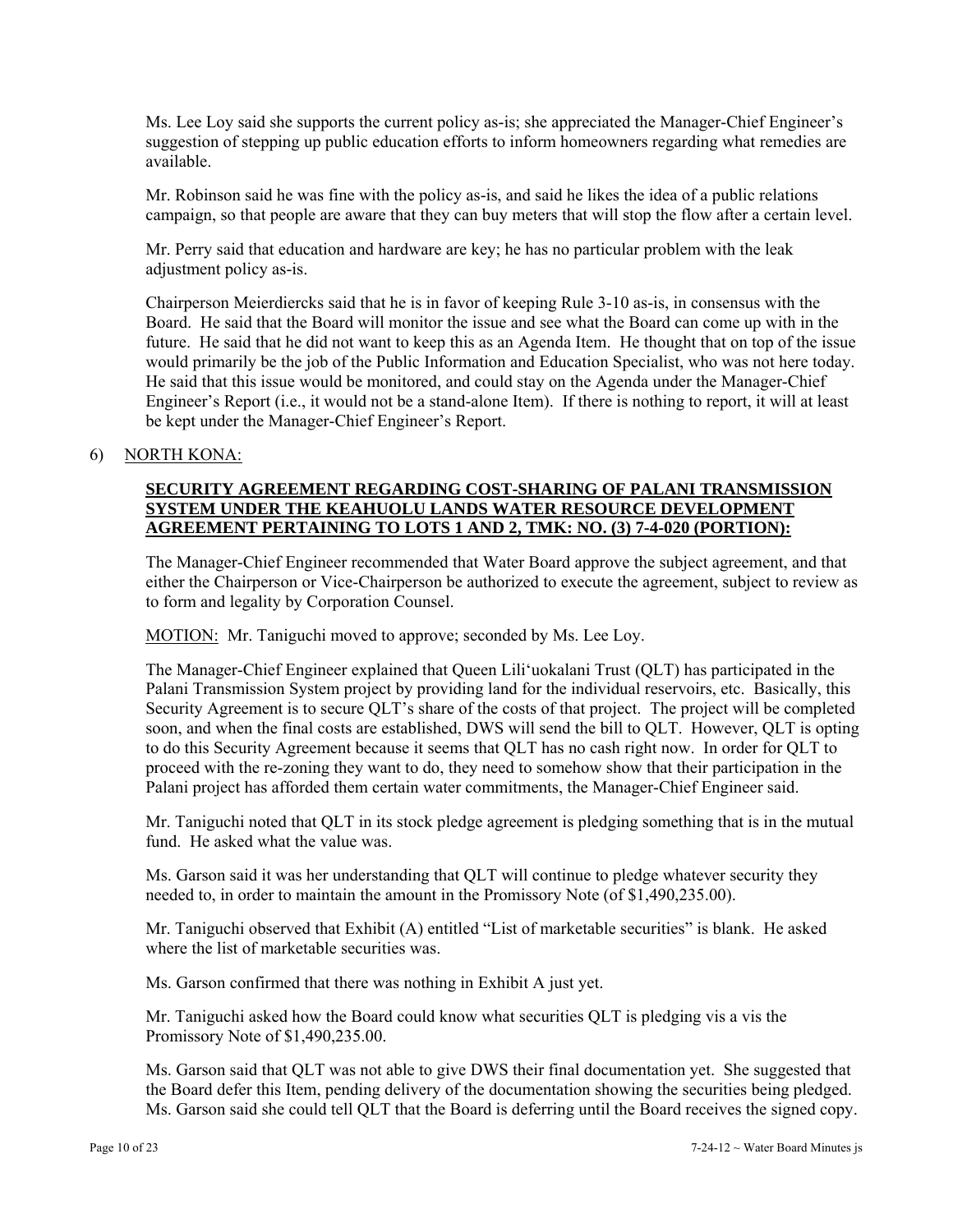Mr. Taniguchi said that normally, when a stock pledge is done, you have the stock certificates. However, this is part of a mutual fund; Mr. Taniguchi asked how QLT could pledge that. He again asked what the value of the securities is, and asked whether that value can be conveyed, in case QLT defaults.

The Manager-Chief Engineer noted that QLT entered a similar agreement with the County.

Ms. Garson confirmed this, but said she was not sure how it worked. QLT provided the same documentation to the County. Ms. Garson said this was the first time she has seen this kind of agreement come in as a Security Agreement, but QLT asserted that after all, the County accepted it. QLT assumed that DWS would accept it, too, and that is why this is being put forward to the Board, Ms. Garson said.

Mr. Robinson said that he felt very uncomfortable not knowing the value of the securities being pledged by QLT.

Ms. Garson said that she would recommend that the Board defer this Item to the next meeting; she would ask QLT to have a representative come to explain QLT's intentions to the Board.

Ms. Lee Loy thanked Ms. Garson, and asked the Board to defer. She expressed concern that it seemed that this Security Agreement was a vehicle for QLT to satisfy a condition of their re-zoning; QLT needs to satisfy the County Planning Department that they have water (i.e., that water commitments are available) so they can move forward with the re-zoning. Ms. Lee Loy said she wanted to hear about the entitlement process that QLT is going through to help QLT satisfy the condition for their re-zoning.

Chairperson Meierdiercks asked Ms. Garson to inform QLT of the Board's concerns, and asked Ms. Garson to request solid documentation from QLT before the next meeting. The Board would like to see the hard numbers, and have an opportunity to digest them in order to satisfy the Board's concerns.

Ms. Garson suggested withdrawing the Item.

Chairperson Meierdiercks said the Board would like to defer it because the Board is not satisfied with this issue right now. If the Board gets further information from QLT in the next month and is able to talk with a QLT representative at the next meeting, the Board should be satisfied, he said.

ACTION: Mr. Robinson moved to defer to the next meeting; seconded by Mr. Perry, and carried unanimously by voice vote.

# 7) MISCELLANEOUS:

# A. **DEDICATION OF WATER SYSTEMS**:

The Department received the following documents for action by the Water Board. The water systems have been constructed in accordance with the Department's standards and are in acceptable condition for dedication.

**1. GRANT OF EASEMENT**  KONA OCEAN VIEW PROPERTIES Grantors: Association of Property Owners of Kona Ocean View Properties Tax Map Key: (3) 7-2-009: 041

The Manager-Chief Engineer recommended that the Water Board accepts this document subject to the approval of Corporation Counsel, and that either the Chairman or the Vice-Chairman be authorized to sign the document.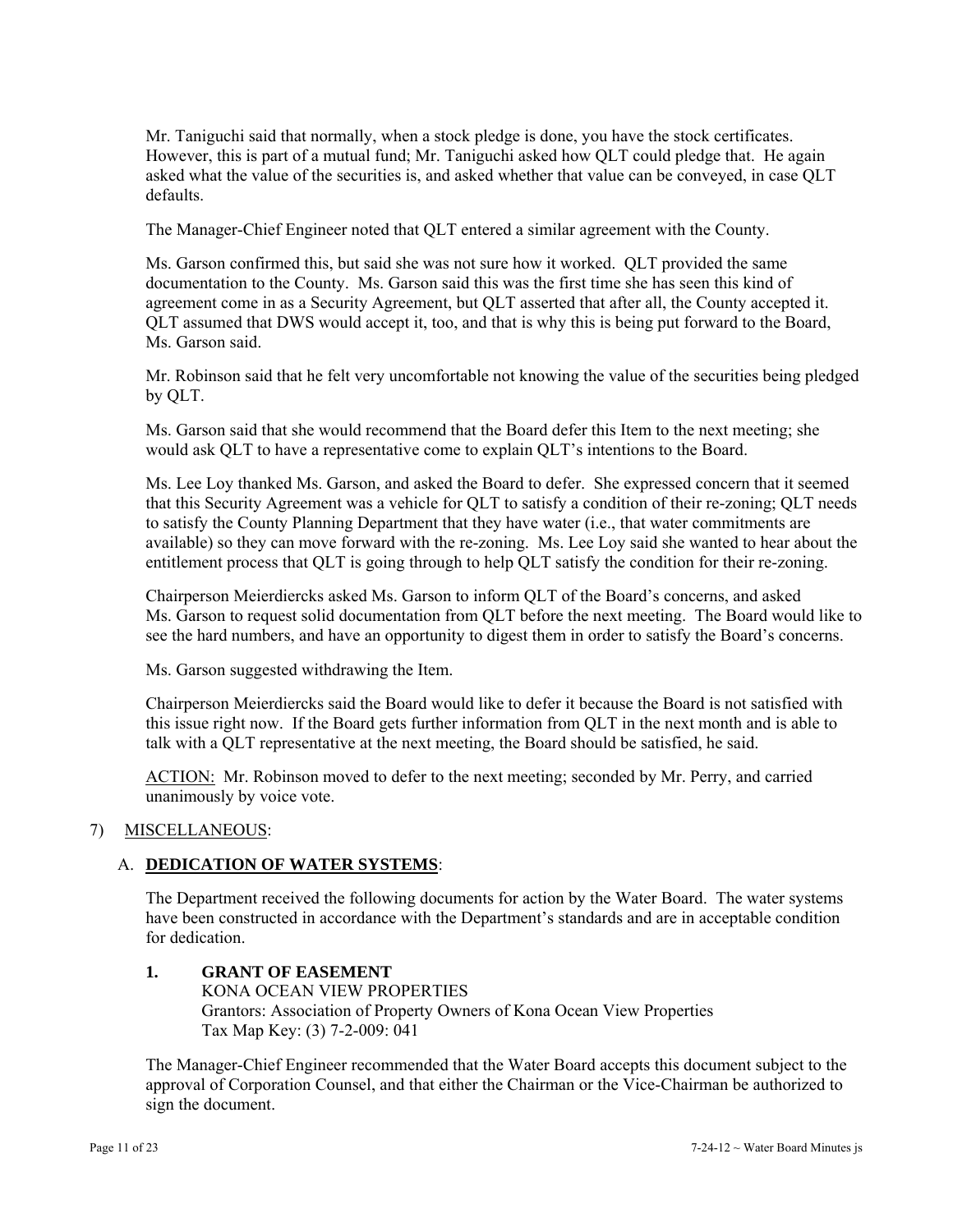ACTION: Mr. Robinson moved to defer; seconded by Mr. Perry, and carried unanimously by voice vote.

Mr. Inaba explained that this Grant of Easement is for the Pu'ukala/Kona Oceanview Properties Subdivision Improvement District project.

The Manager-Chief Engineer said that the roads in question are private roads, and therefore a Grant of Easement is required.

Mr. Inaba said this was just an easement; there is no construction involved at this point. This is a standard Grant of Easement, he added.

ACTION: Motion carried unanimously by voice vote.

# B. **WATER HAULING BID NO. 2012-06, PRICE AGREEMENT TO PROVIDE WATER HAULING SERVICES TO VARIOUS LOCATIONS ISLAND-WIDE (ON AN AS-NEEDED BASIS) FOR THE DEPARTMENT OF WATER SUPPLY, DISTRICTS – ENTIRE ISLAND:**

Bids were opened on May 9, 2012, and the Department at the May 22, 2012 and June 26, 2012, Board meetings asked that this Item be deferred. This was deferred because vendors need to be compliant with Hawai'i Compliance Express (HCE). The vendor has **not** come into compliance by the deadline of July 8, 2012, and therefore is considered non-responsive.

If the need for water hauling arises, the Department will procure this service through approved procurement procedures.

Mr. Ikeda explained that if an emergency situation arises, the Department will get permission from its Chief Procurement Officer, i.e., the Manager-Chief Engineer, to declare an emergency, and procure water hauling services that way.

Mr. Taniguchi asked whether DWS gets a bid on a price, for X number of dollars per gallon.

Mr. Ikeda said the prices per district are all regulated, so the water hauler cannot come up with a price arbitrarily. The price per load will be locked in for one year.

Mr. Taniguchi said the downside in this case is that DWS does not have anybody, so if an emergency arises, DWS will just have to call somebody. He asked if that hauler would have to be compliant.

Ms. Garson said the hauler would have to be compliant.

Mr. Ikeda said DWS will find somebody compliant.

The Manager-Chief Engineer said that the haulers have to realize that they must be compliant, and when the time comes to pay the hauler – if the hauler is not compliant – DWS will not pay the hauler. If the hauler is not compliant, DWS will not pay the hauler, he said.

Ms. Lee Loy asked what happens if there is an emergency situation and the hauler is not compliant.

Mr. Ikeda said that DWS could borrow hauling trucks from DPW, but it takes time because the trucks need to be thoroughly sanitized, etc.

The Manager-Chief Engineer said that could be done.

Mr. Robinson noted that he sees water haulers bringing water up to the military at Pōhakuloa, who surely must be compliant with federal standards. He asked what denotes being compliant.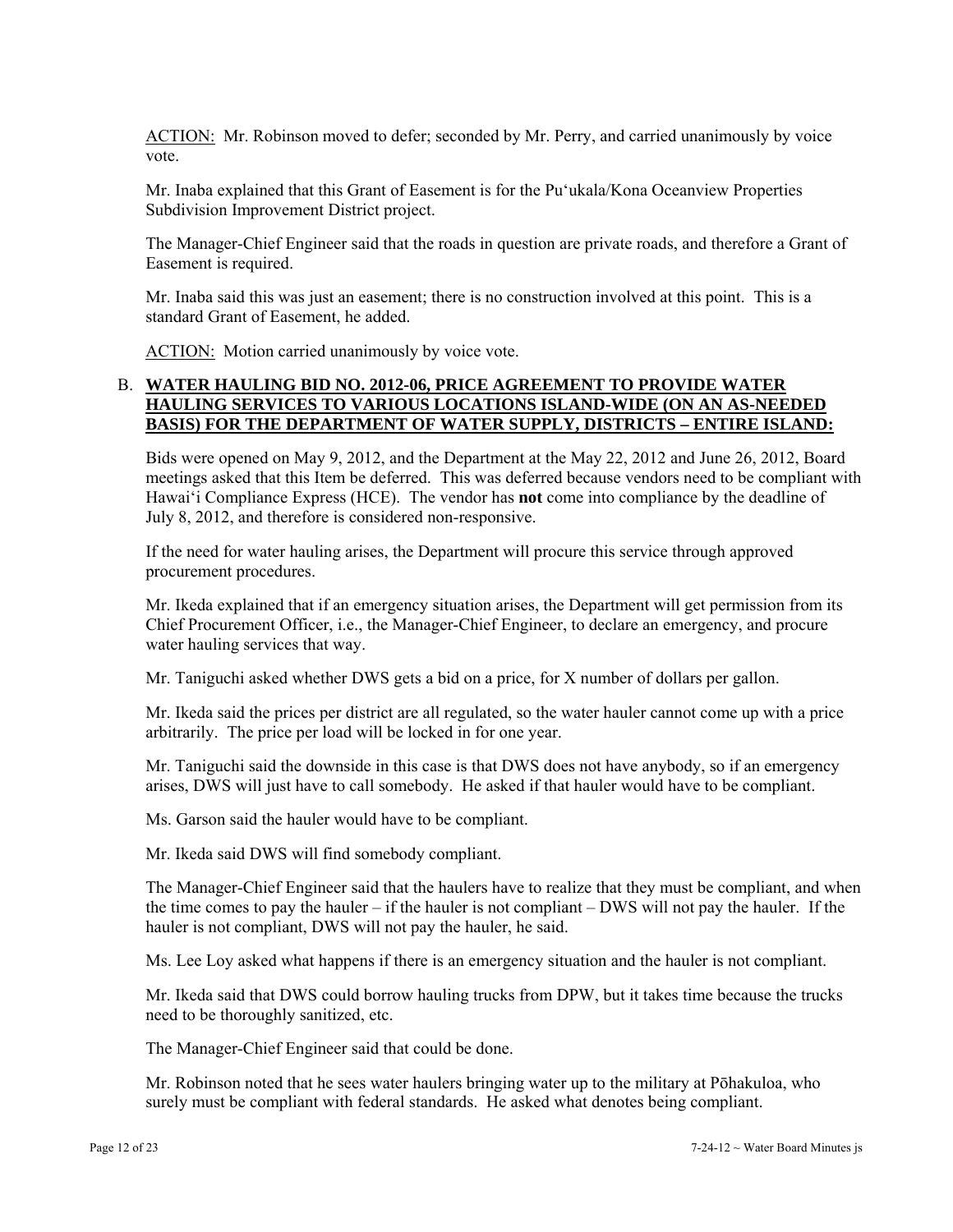Mr. Ikeda said it is a variety of things, including certificates from the Department of Labor and Industrial Relations (DLIR), the State Department of Taxation, etc. DWS goes to a State website called Hawai'i Compliance Express (HCE), which shows whether a vendor is compliant or not, and lists whatever deficiency there is.

Ms. Garson confirmed this, and said that hopefully this was a good lesson for the vendors who hit this roadblock. She noted that with the Material Bid earlier in this Agenda, the vendors realized that they had to get everything in order. She said that hopefully the water haulers will take this time, when DWS does not need their services, to get all of their certificates in order.

Mr. Kaneshiro asked if all of the bidders know that they need to be compliant in order to be awarded a contract.

Mr. Okamoto said that the bidders are all reminded of this, throughout the bidding process. He said that the reason that this non-compliance issue is coming up a lot is because the State made it a requirement that vendors be compliant *electronically*. Before, vendors could get paper certificates to prove their compliance. Some of the vendors may be going through a bit of growing pains on the road to getting electronically compliant, he added.

Mr. Taniguchi asked whether DWS would refuse to accept, for example, a tax clearance paper from a vendor.

Ms. Garson said that paper certificates are no longer being issued, according to her understanding. Even if a vendor had a paper certificate, it should be in the electronic system within a matter of days.

Chairperson Meierdiercks recommended that DWS write a letter to the haulers to let them know that they may be eligible if they become compliant under emergency procedures.

Mr. Ikeda said it was a moot point because there was only one bidder; there was no second or third bidder to go to in this case. The vendor in question actually tried to become compliant, but simply could not make it by the deadline.

Chairperson Meierdiercks recommended that staff do an open letter to all possible haulers regarding the need to become compliant; he observed that DWS needs haulers.

Mr. Robinson asked whether it was correct that the Rule says that a vendor need not be compliant at the time of bidding.

Mr. Ikeda said this was correct; the vendor needs to be compliant upon award.

Mr. Robinson suggested changing the Rule to make it necessary for a vendor to be compliant at the time of bidding, so nobody wastes their time.

Ms. Garson said that had been talked about. However, the question was what happens if a vendor was compliant at the time of bidding, but was not compliant upon award. Ms. Garson said she wanted DWS to stick to the letter of the law, with the Rule saying a vendor must be compliant upon award. DWS's contracts do contain a warning that vendors must be compliant at the time of award. This is to let vendors know that if they are not compliant, they had better start working to get compliant by the time of award.

Mr. Taniguchi noted that a vendor needs to be compliant at the time of award *and* at final payment.

Ms. Garson confirmed this.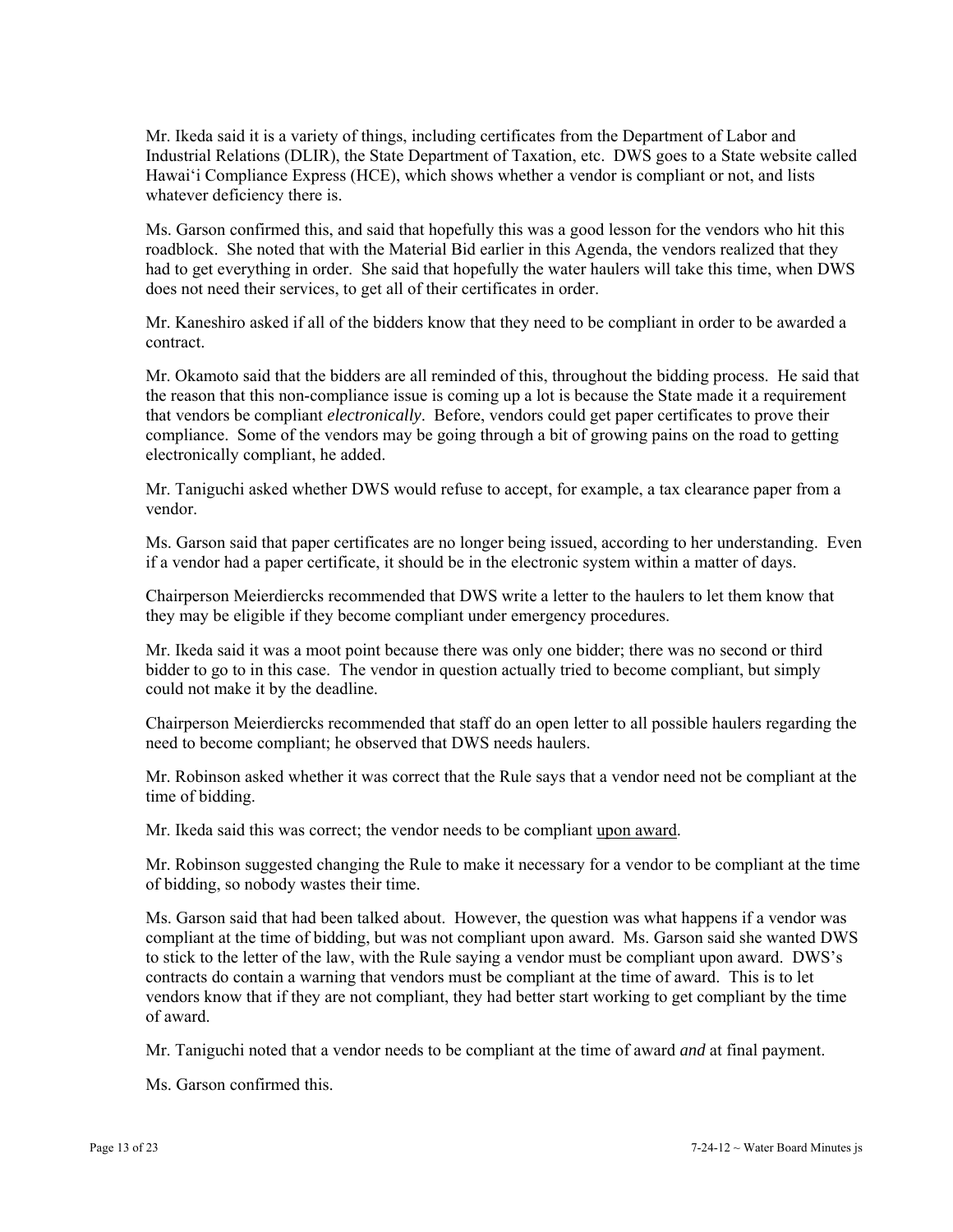Mr. Robinson said he had been thinking about this subject this past week. DWS retains final payment, and if a vendor is not compliant, for example, due to tax liens, the vendor must clear up those tax liens before DWS makes the final payment to the vendor.

Chairperson Meierdiercks said this Item was only for discussion today, and no Action will be taken.

# C. **AD HOC FINANCE COMMITTEE REPORT:**

Mr. Taniguchi said that regarding the lock box, he and Mr. Sumada are exploring the remote possibility of reading DWS's statements *without* a scan line, which would reduce costs, etc. Meanwhile, Mr. Sumada is getting approximate quotes on how much it would cost to *add* a scan line to DWS's bills.

Mr. Taniguchi said it has also come to light that Honolulu Board of Water Supply may be able to do DWS's bi-monthly billings. (Originally, Honolulu had said no, they were going to monthly billing. However, Honolulu is still struggling to go to monthly billings, so there is a possibility of Honolulu doing bi-monthly billing for DWS.)

Mr. Taniguchi said that it looks like DWS now has a number of options. In any case, DWS is seriously pursuing the lock box methodology, to ensure more secure cash handling.

# D. **DISCUSSION REGARDING SECTION 3-10 OF THE DWS' RULES AND REGULATIONS REGARDING METER TESTS AND ADJUSTMENTS OF BILLS:**

*(This Item was handled earlier in the meeting.)* 

# E. **PROPOSED RULE CHANGE REGARDING WATER SERVICE TO CONSUMERS/RESPONSIBILITY FOR PAYMENT OF BILLS (Rule 3-4):**

A Public Hearing was held just prior to today's Water Board meeting, regarding proposed changes to the Department's credit deposit policy in Rule 3-4 of the Department's Rules and Regulations.

The proposed changes, aimed at improving collection of balances due from customers, are the following:

- 1. To increase credit deposits on all meters sizes from \$50 to \$150;
- 2. To retain credit deposits until accounts are closed, at which time they will be used to settle unpaid balances before refunding any excess to customers; and
- 3. To eliminate payment of interest on credit deposits returned to customers.

The Manager-Chief Engineer recommended that these credit deposit changes be made, and that these changes be reflected in an amended Rule 3-4 of the Department's Rules and Regulations.

MOTION: Mr. Taniguchi moved to approve; seconded by Mr. Robinson.

Mr. Greenwell raised his own situation, where the meter was in his deceased father's name. He noted that there are surviving relatives who carry on paying the water bill that is still in the deceased person's name. He said that DWS needs to educate the public of the need to come in and convert the account to their names *prior to* the new Rule 3-4 going into effect. That is the only reason that he is a bit hesitant about approving the increase of the security deposit to \$150.00, Mr. Greenwell said.

Ms. Garson said that Mr. Greenwell brought up a good point: there is no effective date for the new Rule 3-4. She suggested pushing the effective date forward to give Ms. Kanani Aton time to do some sort of public service announcement before the new Rule goes into effect.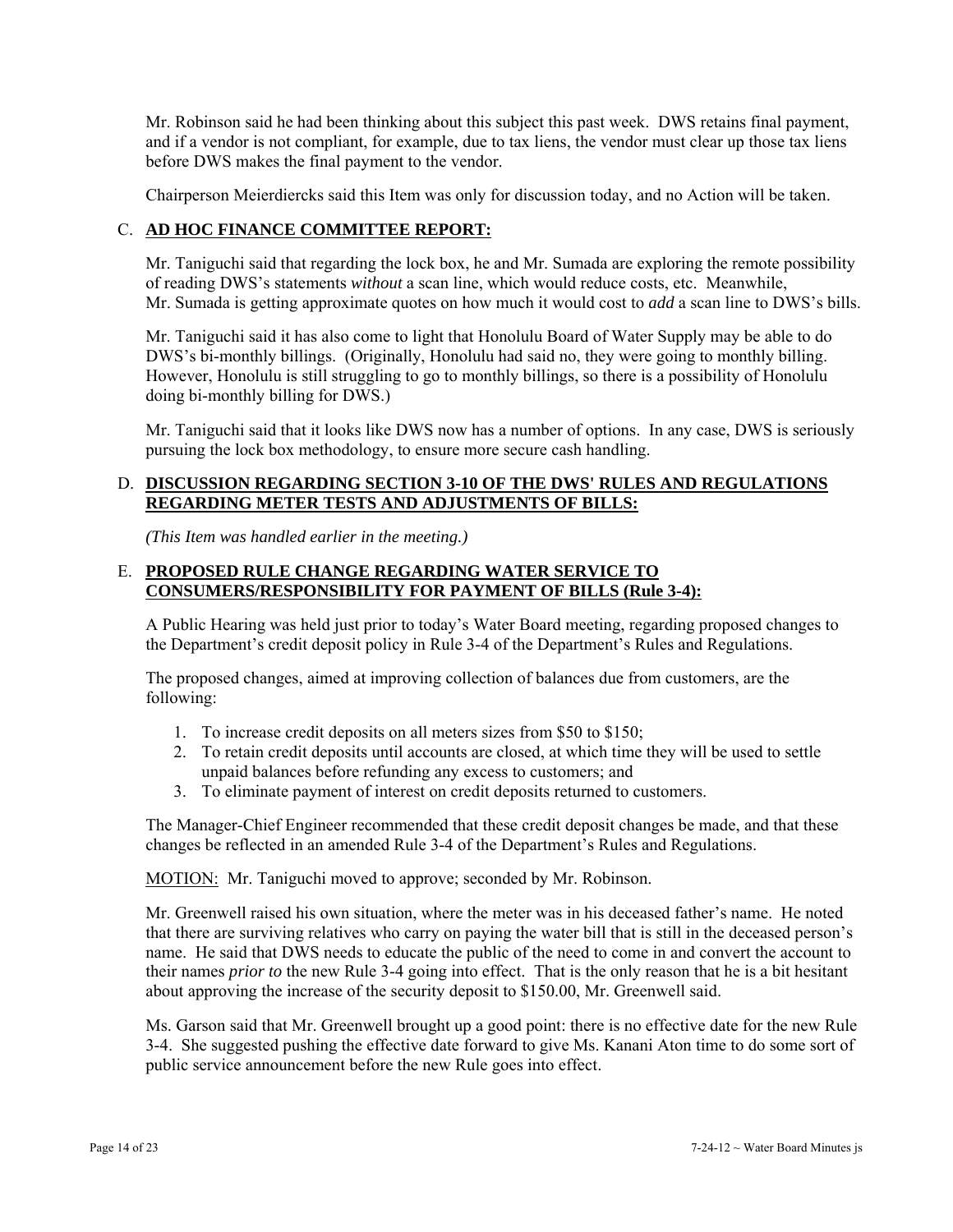Mr. Taniguchi asked whether the new Rule would only apply to new accounts, and not retroactively to existing accounts.

Mr. Sumada confirmed this.

Mr. Taniguchi said okay, so there was no need to worry about the existing accounts.

Mr. Greenwell said that people who are paying for an account in a deceased parent's name need to go down to DWS, and change the account to their own name.

Mr. Inaba said that if it is their first account, the person would need to pay the credit deposit.

Mr. Sumada said that people who do not have a credit history with DWS will have to pay the \$150.00.

Mr. Robinson noted instances where the surviving family members have never probated the estate of a deceased parent; the children are still living in the house and they pay the tax bills, etc., ad infinitum. He thought DWS should mount a public education campaign regarding this situation, to let people know that they need to go to DWS, and convert the account to their own name. He asked if the Board approves the new Rule today, whether the new Rule is *effective* today as well.

Chairperson Meierdiercks said no, the Board could set a time frame, and could make it effective today, with a six-month grace period. The Board could approve the new Rule today.

Mr. Robinson suggested making the new Rule effective January 1, 2013.

Chairperson Meierdiercks said that would give people time to convert the accounts to their own name. DWS could put the information in a press release for the newspapers, and also put out a notice to existing customers.

The Manager-Chief Engineer said that up to January 1, they would pay the \$50.00 credit deposit, versus the \$150.00 credit deposit *after* January 1.

Mr. Robinson said that would apply if there is a relationship and the account was in the parent's or relative's name. He said if the person was just an unrelated person, then the \$150.00 credit deposit should apply.

Mr. Greenwell said he himself went down to DWS to change his deceased father's account to his name just three weeks ago. If there were no grace period for people to do what he did, people would just leave the account in their parent's name.

Mr. Taniguchi asked Mr. Sumada if there were some flexibility or discretion in applying the Rule with people who have been paying on the account of a deceased parent for years; he asked whether it was a black-and-white rule.

Ms. Garson said she would tell DWS to enforce the Rule; it is black-and-white. She had problems regarding what constituted proof of having a relationship with the account, etc.

Mr. Taniguchi said he was just tossing out the idea. He asked whether if the person came in during the grace period, the person would be charged just the \$50.00 credit deposit to convert the account to their name.

Chairperson Meierdiercks confirmed this.

Mr. Taniguchi said he would think that some common sense would prevail here. He said he was just asking if there was some flexibility or not.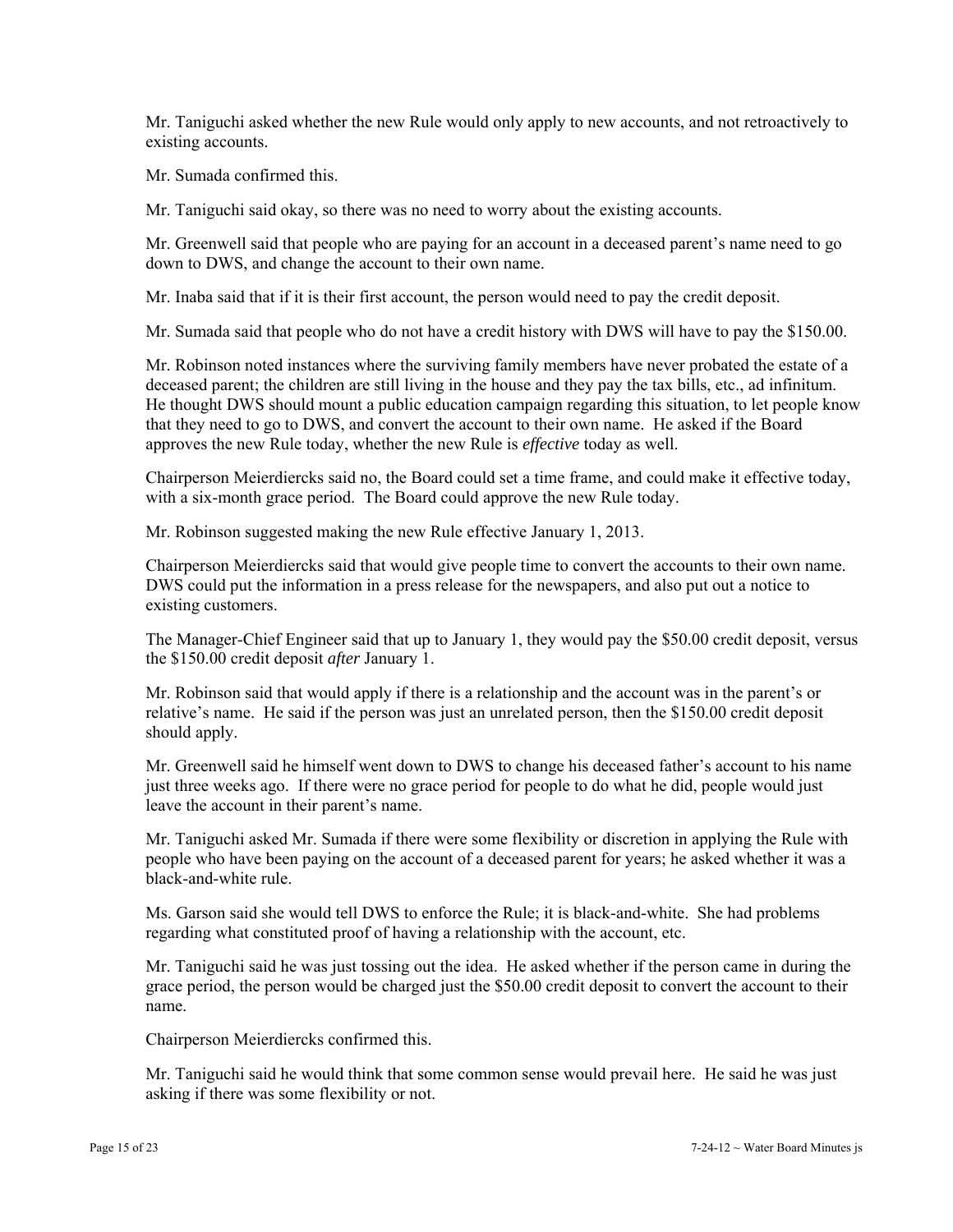Ms. Garson said no, there is no flexibility on that; there are so many gray areas involved that would make it difficult for Customer Service to apply a standard, unless the Rule was written down. She said right now, the security deposit is \$50.00, and after the grace period, it goes up to \$150.00. She expected that people who did not have a credit history with DWS (as in surviving relatives paying on a deceased parent's account) would convert the account to their name *sooner* and pay the \$50.00 – rather than wait and pay \$150.00 after January 1.

Mr. Greenwell agreed.

Ms. Garson said that if the effective date is pushed back and if DWS does a public relations campaign to inform people that the security deposit is increasing effective January 1, 2013, DWS will get people coming in now to convert their accounts, while they still only need to pay \$50.00.

Mr. Greenwell said that right now, there is no money exchanged. The person just goes in and does the paperwork to convert the account to their name.

Chairperson Meierdiercks asked whether Mr. Greenwell got a refund.

Mr. Greenwell said no, in his case, the \$50.00 that was already deposited, was just rolled over.

The Manager-Chief Engineer said DWS would have to collect the \$50.00, because DWS does not have a credit history with him. He was not sure why Mr. Greenwell did not get charged \$50.00.

Mr. Taniguchi asked if all Mr. Greenwell did was change the name.

Mr. Greenwell confirmed that all he did was change the name on the account.

The Manager-Chief Engineer asked whether Mr. Greenwell was charged \$50.00.

Mr. Greenwell said yes, originally.

Chairperson Meierdiercks said the correct procedure is the return of the deposit, which Mr. Greenwell technically received, but then had to put back in to convert the account to his name. That would be the situation until the Board sets the effective date for the new Rule.

The Manager-Chief Engineer recommended that the effective date be January 1, 2013, because it will take that long for public education to go out to the public and to the customers. That would notify customers that they have up to January 1 to change over the account, and it would give them enough notice.

Chairperson Meierdiercks said that between now and January, DWS would be able to notify customers at least twice through their bills about the new Rule and the grace period. That should give customers enough time to change their accounts to their name if they intend to do so.

MOTION: Mr. Robinson moved to make the new Rule effective as of January 1, 2013; seconded by Mr. Perry.

Mr. Greenwell asked what would be the best way to notify customers.

The Manager-Chief Engineer said DWS could notify customers through the media and through the billing.

Chairperson Meierdiercks said DWS should also do a media campaign for any future customers.

The Manager-Chief Engineer said the notice could also be put on the DWS website.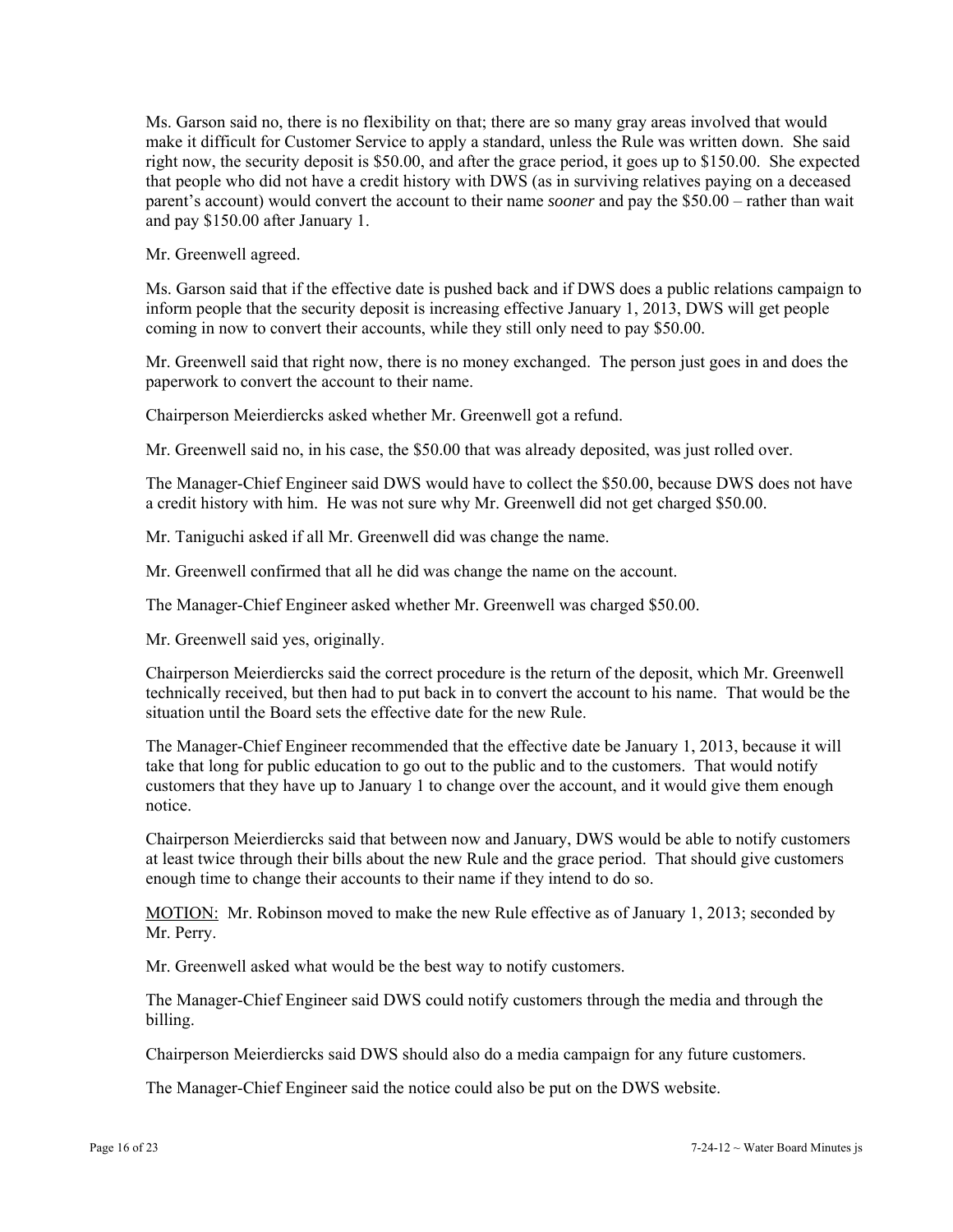Chairperson Meierdiercks said the notice could also be put on the water bill itself.

The Manager-Chief Engineer said that there might not be enough space on the bill itself.

Mr. Sumada said that it should probably be an *insert* with the bill.

Chairperson Meierdiercks said that the inserts could go in a couple of billings between now and January; that should give customers enough notice.

The Manager-Chief Engineer said administratively, he was comfortable with that.

Ms. Lee Loy suggested that DWS send a notice to the Building Division, for people pulling new construction permits.

The Manager-Chief Engineer said that actually, DWS is not part of the building permit process right now, although DWS could send flyers out to the other County departments to notify potential customers.

The Deputy said it is standard practice for DWS to notify other County agencies, in general.

ACTION: Motion carried unanimously by voice vote.

Ms. Garson clarified that the Motion was to adopt the new Rule 3-4, and that it be effective on January 1, 2013.

# F. **DISCUSSION OF DRAFT FY2013 EVALUATION FORM:**

Mr. Kaneshiro reported that the Ad Hoc Committee on the Manager-Chief Engineer's Evaluation Form, comprised of Committee members Messrs. Kaneshiro and Perry and Ms. Lee Loy, met last week with Ms. Garson and Ms. Wanda Kapahu of Human Resources. He noted that the Board will have received copies of the Evaluation Procedure, the Evaluation Form and the Staff Survey. The Committee took into account the comments and suggestions from the Board, as well as Ms. Garson and Ms. Kapahu. As a result, the final version of the Staff Survey involves only the Manager-Chief Engineer. Mr. Kaneshiro said he hoped that the Board will adopt the Evaluation Form and the Staff Survey, and follow the Evaluation Procedure, with the Chairperson as the rating official.

The Evaluation Form should be completed one month prior to the start of the Fiscal Year, so that the Manager-Chief Engineer can sign off on it with the Chairperson, Mr. Kaneshiro said. The Manager-Chief Engineer will also prepare a report of his accomplishments, according to the Performance Appraisal form, prior to the end of the Fiscal Year, Mr. Kaneshiro said.

Ms. Lee Loy explained that the Committee took the suggestions of Mr. Taniguchi and Mr. Lindsey, by adding their suggested changes under "Leadership" and "Planning and Organization." After the discussion at the Committee meeting, Ms. Lee Loy said she revised the Staff Survey. She noted that the Board received a red-lined version, along with the one-page final version. She asked for the Board's support for the forms.

Mr. Robinson commended the Committee for their hard work.

MOTION: Mr. Robinson moved to adopt the Evaluation Form and the Staff Survey, and to have the Chairperson as the rating official; seconded by Mr. Lindsey.

Mr. Taniguchi asked what the Staff Survey was.

Ms. Lee Loy said it was kind of a baby step; it was not a worksheet. It was only for the Board.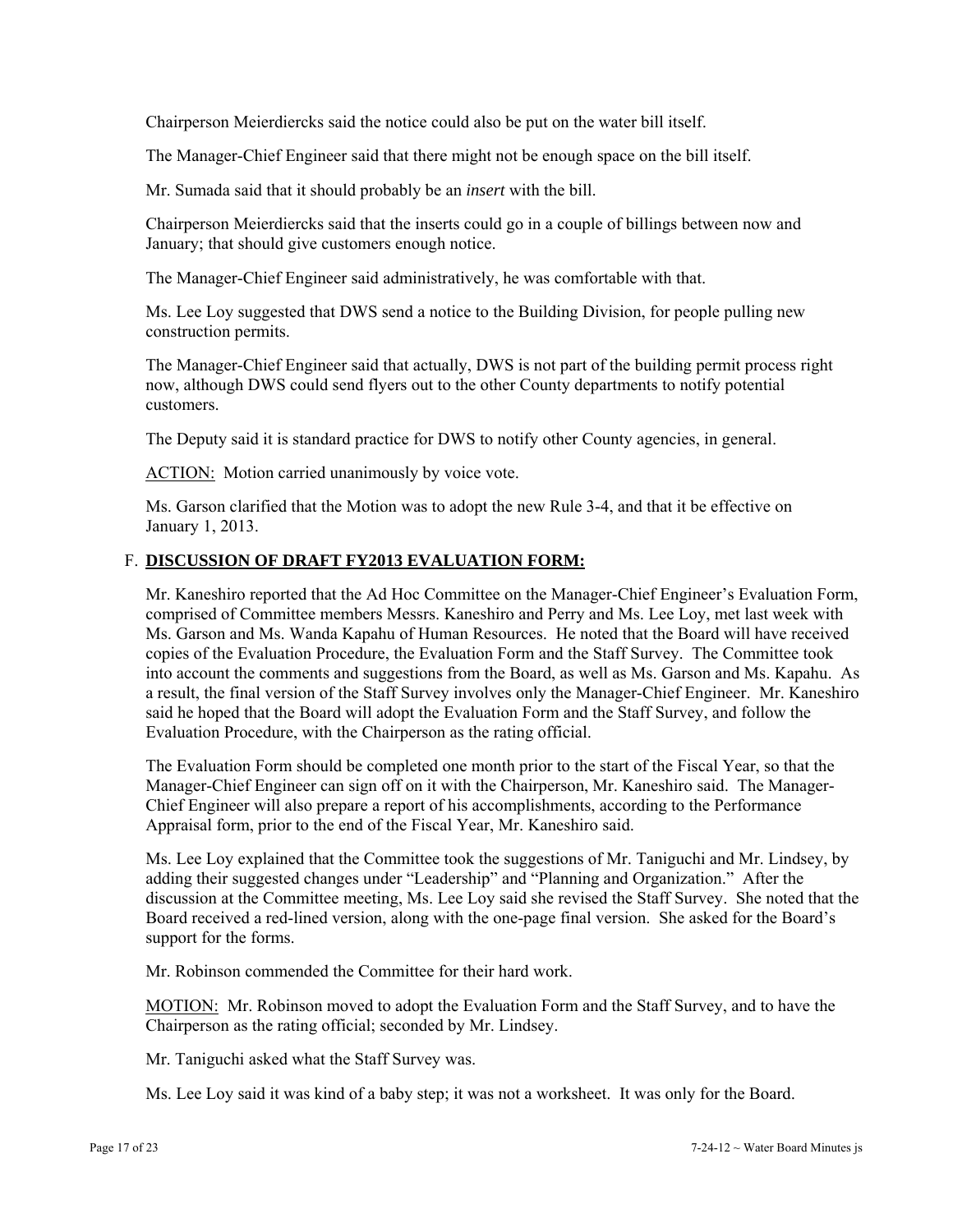Chairperson Meierdiercks said it was a compilation for the Chairperson.

ACTION: Motion carried unanimously by voice vote.

Chairperson Meierdiercks said that the Evaluation Form is still a work-in-progress; it has been approved today, but it can be changed.

Mr. Kaneshiro said that the final version will be given to the Manager-Chief Engineer. Once the Chairperson and the Manager-Chief Engineer are in agreement over the evaluation itself, both the Chairperson and the Manager-Chief Engineer will sign off to signify agreement, Mr. Kaneshiro said.

Chairperson Meierdiercks thanked the Ad Hoc Committee for having done a tremendous amount of work.

# G. **UNIFORM INFORMATION PRACTICES ACT (UIPA) AND SUNSHINE LAW UPDATE:**

Corporation Counsel provided an update on recent changes to the Sunshine Law including Act 176, Act 177, as well as Act 202. Copies of the new manual published by the Office of Information Practices (OIP) were distributed to the Board.

Ms. Garson said that three major changes had been made to the Sunshine Law that affected the Water Board:

- The Board may hold now hold a meeting by telephone. Before, both video and audio were required to hold a meeting. The public must be notified if the Board decides to meet by telephone, and the telephone site must be open to the public.
- The Board may now hear public testimony, even if a quorum is unavailable. (Note: A quorum consists of five members.)
- Board members are allowed to attend other boards' meetings or events where Board business may be discussed, even if a quorum is unavailable. (Ms. Garson cited the example of the Kona Water Roundtable.) Before, the number allowed to attend such events was limited to two members, or a sub-committee had to be created for the purpose of the meeting. Under the new Rule, less than a quorum of members may attend, and may even discuss Board business, as long as the members come back and give a report to the Water Board, Ms. Garson said.

Ms. Garson said that was the general outline of the major changes; she recommended that the Board take a look at the new manual.

The Manager-Chief Engineer asked what happens if the Board meets by telephone and the phone line goes down.

Ms. Garson said that in that case, the meeting must be cancelled. The same principle applies as with a video and audio meeting; if one site where a Board member is present goes down, the meeting must be cancelled. Even if quorum was still available without that Board member, the meeting must be cancelled. Therefore, there is some risk involved in holding a telephone meeting, or video and audio meeting. She noted that the County Council has sites for the public to testify in Puna and Waimea. If those sites go down, the meeting may continue, because no Board members are present at those sites, she said.

# H. **ENERGY MANAGEMENT ANALYST UPDATE:**

There was no report from Ms. Julie Myhre, Energy Management Specialist, who was on vacation.

The Manager-Chief Engineer reported that the Lālāmilo Windfarm Request for Proposals was advertised on Monday, July 23, 2012. The vendors' financial information is due to come in by the first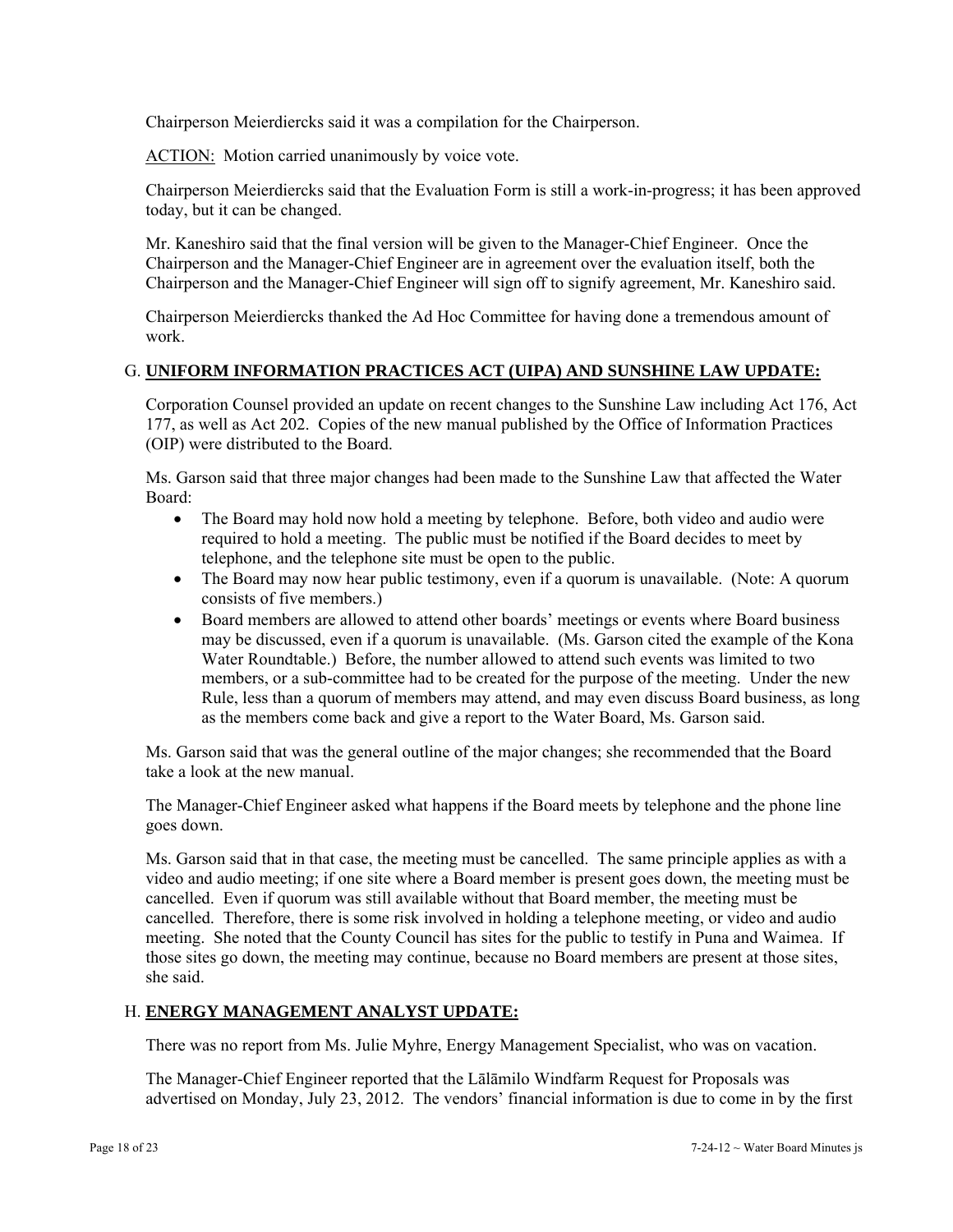or second week of August, and the DWS team that is evaluating the RFPs will come up with a recommendation on a vendor by the end of the year, the Manager-Chief Engineer said. Besides the two newspapers, the RFP notice went onto the DWS website, as well as the State Procurement Office (SPO) website.

# I. **MONTHLY PROGRESS REPORT**:

No discussion.

# J. **REVIEW OF MONTHLY FINANCIAL STATEMENTS:**

No discussion.

# K**. INTRODUCTION TO THE DEPARTMENT'S 20-YEAR WATER MASTER PLAN:**

Mr. Inaba provided a brief presentation regarding DWS's 20-Year Water Master Plan, which consists of two very thick binders. He ran down the chapter headings, which include the characteristics and history of DWS's water systems, planning data and water demand forecasts, storage analysis, the Capital Improvement program and financial planning analysis.

The Manager-Chief Engineer said that the water master plan was done in conjunction with DWS's last rate study by consultant R.W. Beck in 2004. Some of the C.I.P. information was derived from this rate study.

Mr. Inaba said that DWS came up with its five-year C.I.P. with the information gleaned here; it helped DWS plan for staff resources, revenue requirements and the rate adjustments. He offered to make CDs of the water master plan available to the Board.

Mr. Robinson expressed an interest in obtaining a CD, to educate himself on DWS's water system. He said that he had seen a similar 20-year study done by CH2M Hill, which provides the basis for developing a C.I.P. budget based on growth prospects. Mr. Robinson asked whether DWS makes use of Community Facility District (CFD) financing for the creation of water systems.

The Manager-Chief Engineer said no, DWS uses the Water Improvement District vehicle, through which DWS gets financing from the U.S. Department of Agriculture (USDA) for Improvement District projects.

Mr. Robinson asked about how the USDA financing and repayment works.

The Manager-Chief Engineer said it is a loan/grant program, whereby the grant portion is not paid back, but the loan portion is paid back by the users.

Mr. Robinson asked whether the users get a separate line item on their water bills for the Improvement District portion.

The Manager-Chief Engineer said the users in an Improvement District get billed through their real property tax assessments, so the repayments are handled by the Real Property Tax Division (and not by DWS). Therefore, if a user does not pay on the Improvement District, Real Property Tax Division may put a lien on the user's property.

Mr. Robinson asked what benefit DWS gets from doing an Improvement District.

The Manager-Chief Engineer said the benefit is that DWS is taking over an improved water system, which DWS can easily maintain; where before, the users did not have water service, now the users are DWS's *customers* who are getting proper water service from DWS.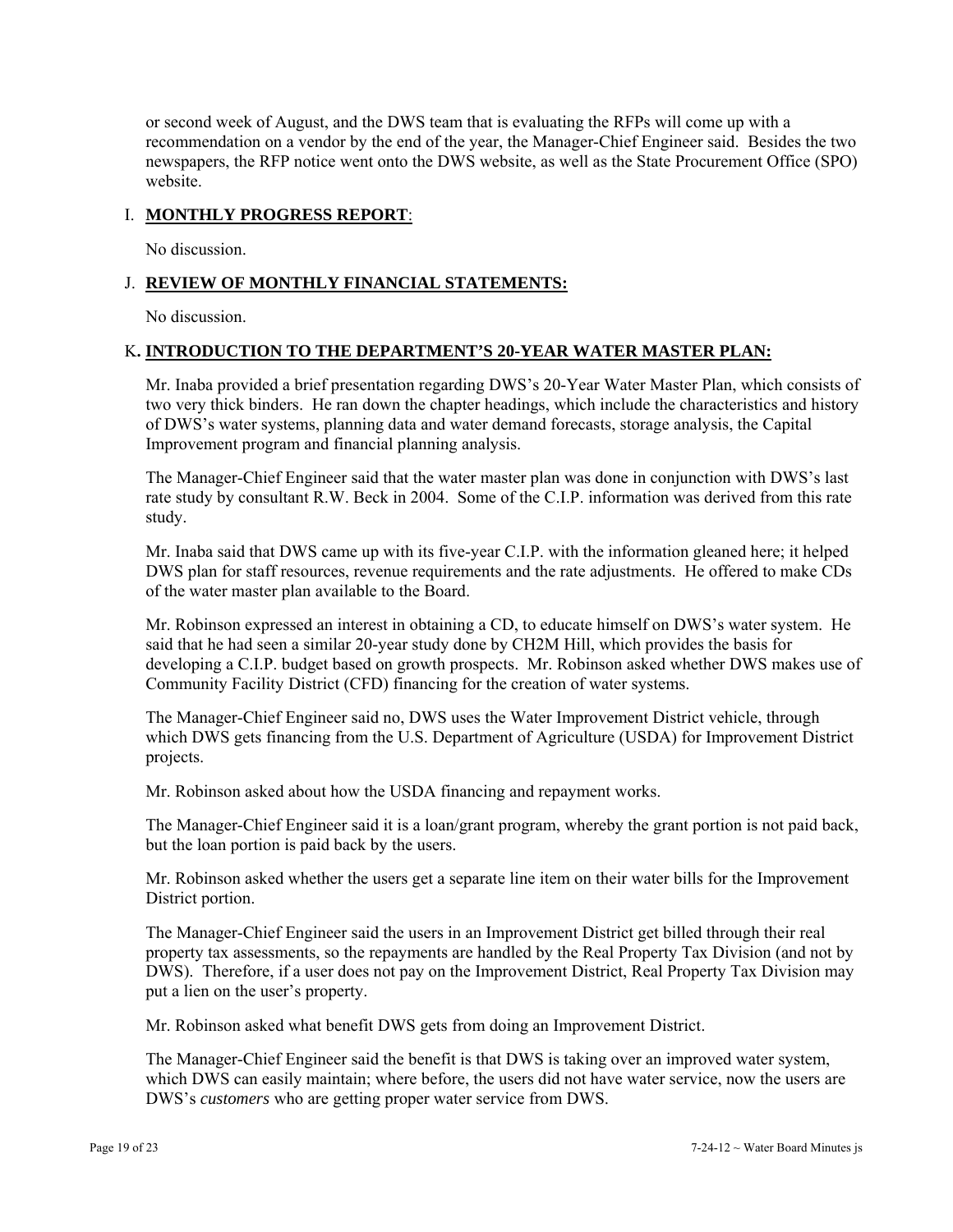Mr. Inaba noted that the water system is installed to DWS standards.

Mr. Robinson noted that a big land owner like QLT might opt to do a Community Facilities District (CFD), which would bring in roads, waterlines and electrical lines; once completed they would give the water system to DWS to operate and maintain, the roads to the County to maintain, and the electrical lines for HELCO to operate and maintain. In such a case, the repayment would be through the CFD.

Ms. Garson noted that CFDs and Improvement Districts were two separate processes. She did not think the County had ever done a CFD.

The Manager-Chief Engineer reiterated the offer to the Board to make CDs of the water master plan for them. This water master plan was approved back in 2006, so the 20-year time frame started in the year 2006, he noted.

# L. **MANAGER-CHIEF ENGINEER'S REPORT:**

The Manager-Chief Engineer provided an update on the following:

- 1) Palani Road Transmission Waterline Project DWS has written a letter to inform the contractor that he is in breach of contract for failing to complete the project. DWS now needs to get a handle on the contractor's schedule for completing the project. If the contractor cannot provide a schedule, DWS will be forced to call the performance bond on the contractor. Mr. Inaba reported that there has been a lot more communication through the sub-contractors and suppliers signaling readiness to move forward. The fencing contractor is expected to complete the fences soon. The sub-contractor handling the chlorination has contacted DWS, and DWS is working with the sub-contractor to make sure there is enough water to chlorinate the system. After this work is done, the clean-up will begin. Mr. Taniguchi, noting that DWS has paid out 99.9 percent of the project, asked whether DWS has any leverage over the contractor. Mr. Inaba said that DWS is still holding the retainage, which is 2.5 percent of the project. The Manager-Chief Engineer said that meanwhile, liquidated damages are accruing. Mr. Inaba said that as of today, the liquidated damages came to \$46,000.00. DWS has had to give the contractor credit for unforeseen delays, such as archaeological finds and the breakdown of the well. The water is back online, he added.
- 2) Hawaiian Ocean View Estates Project Chairperson Meierdiercks attended the dedication of the facility on July 5, 2012. The Manager-Chief Engineer said that so far everything is working fine regarding the well. He noted that the second well that the community wants, which Council Member Smart mentioned earlier, will take some time. Chairperson Meierdiercks said that 80-100 community members attended the dedication. He noted that the spigots were too low to the ground, and would need upgrading to allow a five-gallon jug to fit underneath the spigots. Chairperson Meierdiercks reminded the Board that the Board has not yet accepted the system, for which the Board is responsible. He also reminded DWS management and staff that they need to monitor the facility, to see how things are going since the opening. Chairperson Meierdiercks said it was not clear whether the Board wants to accept the system, or turn it over to a third entity, but right now, the Water Board is responsible for the system. The Manager-Chief Engineer said that DWS's accounting section was accounting for the time and expenses spent on the project; DWS may ultimately have to recommend a rate increase for that system, depending on the figures. The Manager-Chief Engineer noted that one of the major complaints involves the manner in which DWS received the applicants for the hauling part of the system. DWS took applications on a first-come, first-served basis, and beforehand, DWS informed the community that applications would be accepted on a certain date. The complaint was that one hauling company had several family members in line to receive meters. DWS has no control over this kind of thing, the Manager-Chief Engineer said.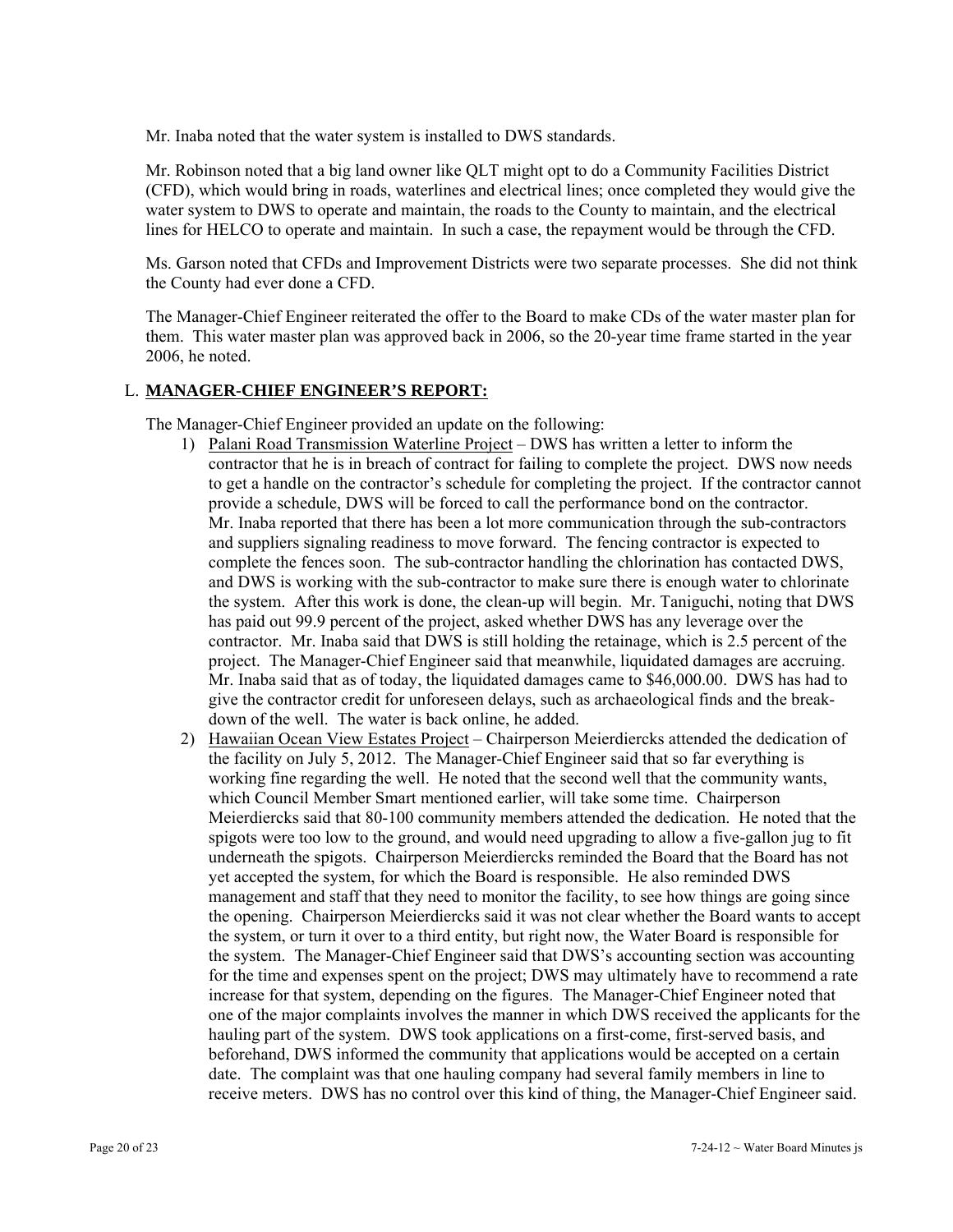DWS just took in the applications in the order in which people came in on the line. There could have been different family members in one hauling company on line, but DWS had no way of discerning this. The Manager-Chief Engineer said DWS is trying to resolve this. He noted that the number of meters was limited to 10. Meanwhile, the opening and closing of the facility is going fine, the Manager-Chief Engineer said.

- 3) Kawailani Tank update Mr. Inaba said he plans to meet with the sub-contractors to get an idea of the time frame for the work there. Mr. Taniguchi asked what the hang-up was on this project; he thought that everything was done already. Mr. Inaba said that the repair of the sagging roof was completed by the contractor. Mr. Inaba said he went over with the electrical contractor to pinpoint what work still needs to be done; there are a number of things on-site that need to be redone. A list of tasks was created. Mr. Inaba said that the sub-contractors expressed concerns about some of the equipment on-site, i.e., some of the equipment needs to be fixed, etc. The scope of the work needs to be defined so that everyone is comfortable with it, he said. Mr. Taniguchi asked about the time frame. Mr. Inaba said that he was going to be meeting with the sub-contractors at the end of July or early August; it has been a challenge for the contractor to get much from the sub-contractors, he said. Mr. Taniguchi asked if DWS had given up its rights to go after the contractor; he asked why DWS cannot force the issue. He noted that the controversy regarding this project was over who was at fault for the roof design. Ms. Garson confirmed this, and she confirmed that DWS went after the design engineer. Mr. Taniguchi asked if the contractor was still on the hook for the roof. Mr. Inaba said no, not for the roof. The contractor is responsible for the rest of the project, Mr. Inaba said. Right now, it is a matter of establishing a work schedule, of determining what equipment needs to be replaced after sitting for years in the elements, etc. Mr. Inaba noted that a lot of electrical cabinets, for example, have corroded, and a lot of bolts and fittings need to be replaced. Mr. Taniguchi asked if DWS will have to pick up the cost for things that need to be replaced. Mr. Inaba said yes, he would assume so, because DWS stopped the project for several years, and therefore the equipment on site is no longer under warranty. He said that the equipment involved is not large or expensive.
- 4) Pu'ukala/Kona Ocean View Properties Subdivision Improvement District Update The Manager-Chief Engineer said that DWS had received the Use and Occupancy Agreement from the State for DWS's review. Corporation Counsel is looking at some of the conditions, and if they look okay, DWS will sign off on the Agreement. The State gave DWS a deadline of August 13, 2012, to sign the Agreement.
- 5) Update on Delinquencies No report.
- 6) Discussions with Air National Guard regarding South Kona and Ka'u Water Systems *(Covered earlier in the meeting.)*
- 7) Public Information and Education Specialist Update No report because Ms. Aton was on vacation. The Manager-Chief Engineer passed around water-related articles Ms. Aton had prepared for the Board.
- 8) Employee of the Quarter Mr. Eric Takamoto, a Mechanical Engineer III working out of the Operations Baseyard, was awarded. Mr. Takamoto started with DWS in 2008 right out of college as a Mechanical Engineer I, according to Mr. Ikeda. Mr. Takamoto is very dedicated, and does not take sick leave, and barely takes six days of vacation a year. He slowly worked his way up to his present position of Mechanical Engineer III. One of his main duties is to go out to the site when wells break down. Mr. Takamoto makes sure the contractors do what they are supposed to do, Mr. Ikeda said. The Manager-Chief Engineer said that Mr. Takamoto is under the supervision of Mr. Clyde Young. Mr. Takamoto was in an accident recently on the Saddle Road, when the DWS vehicle he was driving hydroplaned and flipped over. Mr. Takamoto amazingly was okay, and was back at work the next day, the Manager-Chief Engineer said.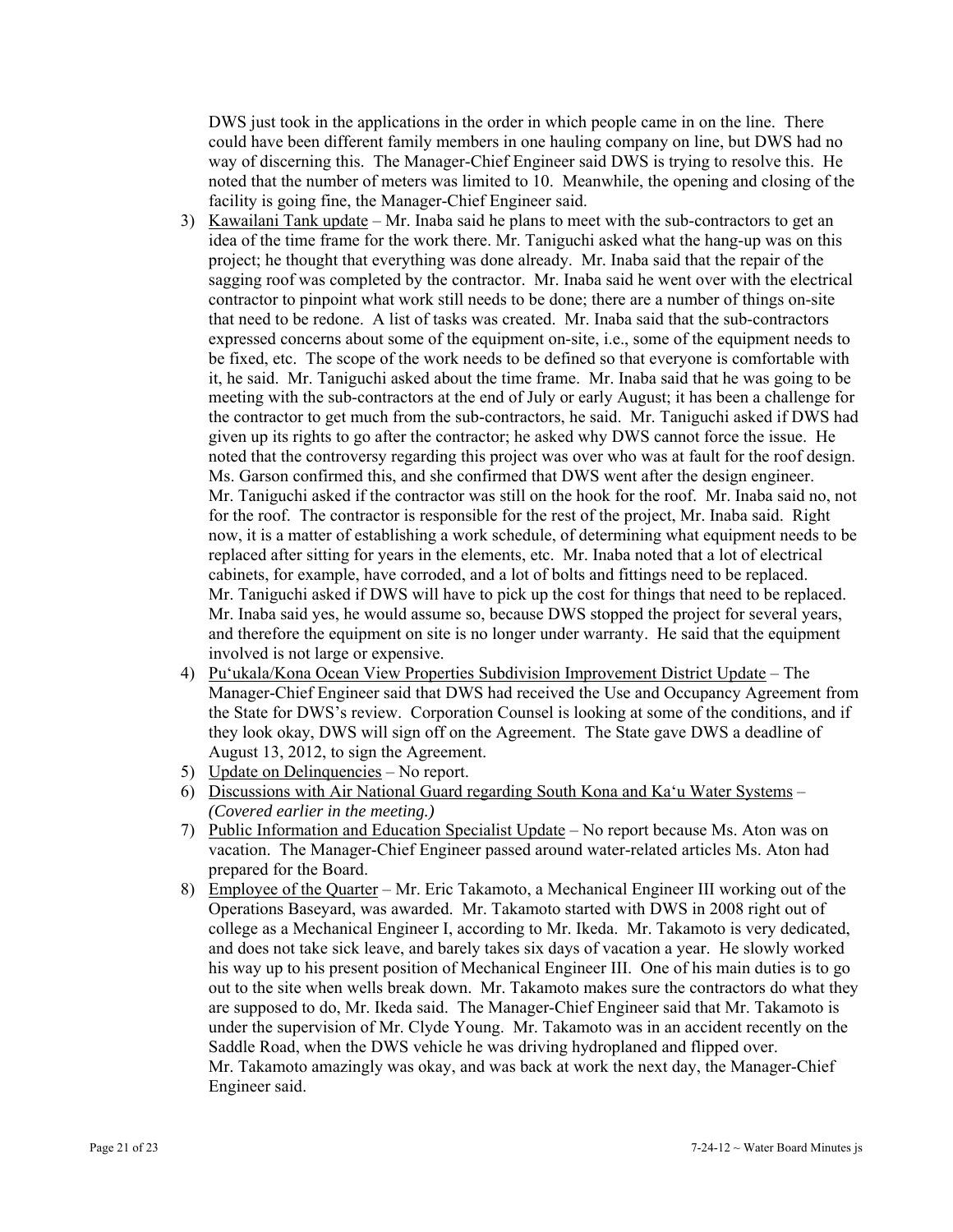Mr. Robinson asked about the Environmental Management Commission's recent Agenda, which had a discussion of meetings between DWS and the Department of Environmental Management (DEM).

The Manager-Chief Engineer said DWS staff met with DEM management last week to discuss the combined billing, and also the shut-off of water due to delinquent sewer bills. DWS staff have basically agreed to go ahead with whatever Charter changes or County Code changes are necessary. He expected that DEM will be conferring with Corporation Counsel to see what changes need to be made to the County Code, etc. DEM is aware that DWS supports them in their endeavors, and DEM seems happy with the discussions with DWS.

# M. **CHAIRPERSON'S REPORT:**

Chairperson Meierdiercks said the venues of the four remaining Water Board meetings would be as follows:

- August  $28, 2012$  Hilo
- September 25, 2012 Hilo
- October 23, 2012 Hilo
- November 27, 2012 Kona
- December 18, 2012 Hilo

Chairperson Meierdiercks mentioned Mr. Taniguchi's recent proposal to hold meetings at 9:00 a.m., instead of 10:00 a.m.

The Manager-Chief Engineer said that might cause some problems for the staff. He said he had no problem changing the time on occasion, on a case-by-case basis, but right now he preferred leaving the meeting time at 10:00 a.m.

Mr. Taniguchi asked if the Kona people on the Board were okay with just one more Kona meeting this year.

# *(Mr. Robinson and Chairperson Meierdiercks said they were okay with it. Mr. Uyeda, the only other Kona person on the Board, was absent.)*

Chairperson Meierdiercks noted how few members of the public were here at today's meeting; Kona people do go to Hilo to present written or oral testimony on pertinent issues, he added. If there are particular concerns or issues, the venues could be changed, but he thought it was good to establish the venues.

Mr. Greenwell quipped that the Board ought to give Mr. Robinson 30 minutes to give articulated information on the recent Kona Water Roundtable.

Mr. Robinson noted that he had a partner in crime (Mr. Greenwell) at the event, and proceeded to report that much of the event consisted of very informative presentations about water development. The Kona Water Roundtable was very useful for a lot of people who do not have much idea about where water originates, and how water is maintained on the islands. Mr. Robinson said he was surprised to hear that the National Science Foundation had funded a \$6.5 million study about a well that was drilled in Hilo. There was also a report regarding a project on Saddle Road to do exploratory drilling in hopes of hitting perched water and high elevation water.

Mr. Greenwell, who also attended the event, reported that Mr. Richard Bennett talked about the water resource known as R1 and R2, which is reconditioned sewer water used for irrigation. Mr. Bennett said that it is better to have small, community-sourced treatment plants, versus a huge mega-plant that treats everything. This is because a lot of communities are separated, and their effluent is different.